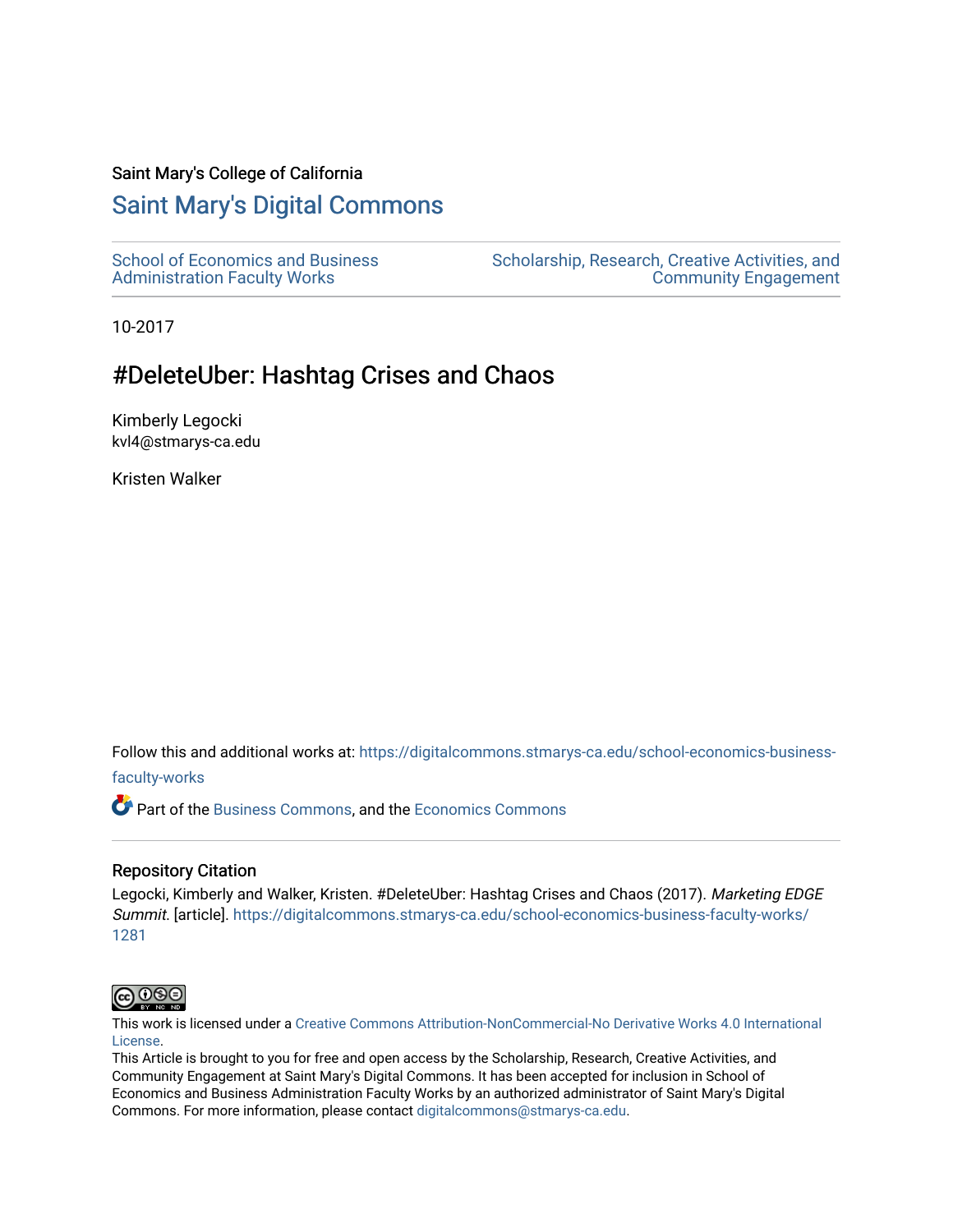# #DeleteUber: Hashtag Crises and Chaos

### **Authors**

Kimberly V. Legocki (MBA, Nova Southeastern University), Doctoral Student in Business Administration. Grenoble Ecole de Management, Grenoble, France.

kimberly.legocki@grenoble-em.com.

Kristen L. Walker (Ph.D., University of California, Los Angeles), Professor of Marketing, Nazarian College of Business and Economics, California State University Northridge, Northridge, CA, kristen.walker@csun.edu.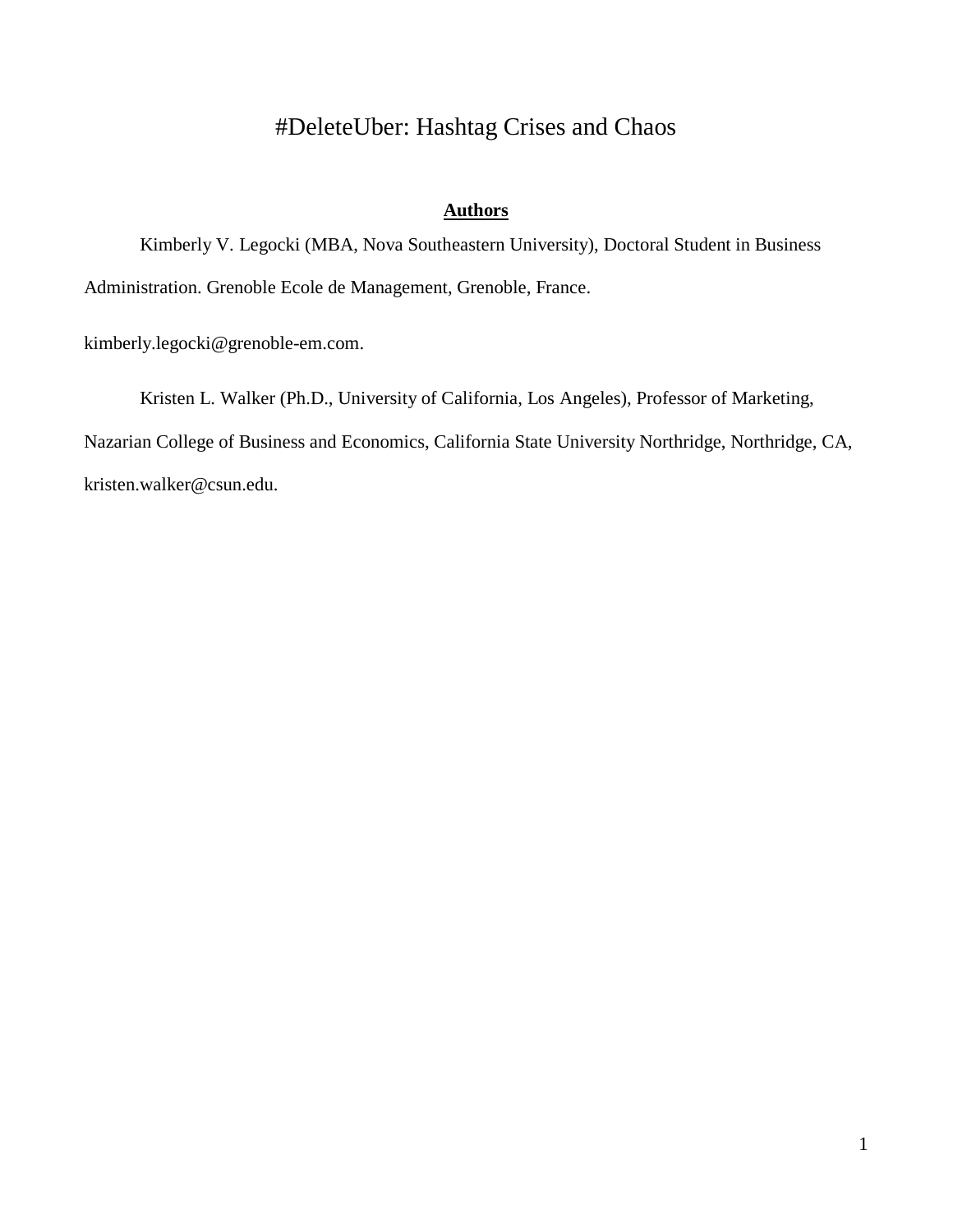## #DeleteUber: Hashtag Crises and Chaos

#### **Abstract**

Social media backlash against companies is part of daily news headlines. What makes the #DeleteUber event particularly unique from other crises is the event's duration which lasted for more than 100 consecutive days. Such an extensive time period led many publications to refer to the event as *chaos*. This paper employs chaos theory to answer - *is a social media crisis chaotic?* In marketing literature, chaos theory has been limited to conceptual application due to the difficulty of finding datasets suitable for nonlinear methods. Using timestamp data extracted from more than 180,000 tweets, we confirm the #DeleteUber crisis is indeed a *chaotic* state. Of immediate concern for practitioners is that traditional crisis communication responses using a cause-and-effect approach have proven to be inadequate in *chaotic* events. Our efforts to identify unique actors and their tweeting frequency in the #DeleteUber conversation yielded interesting insights that we suggest for developing new crises guidelines for managers.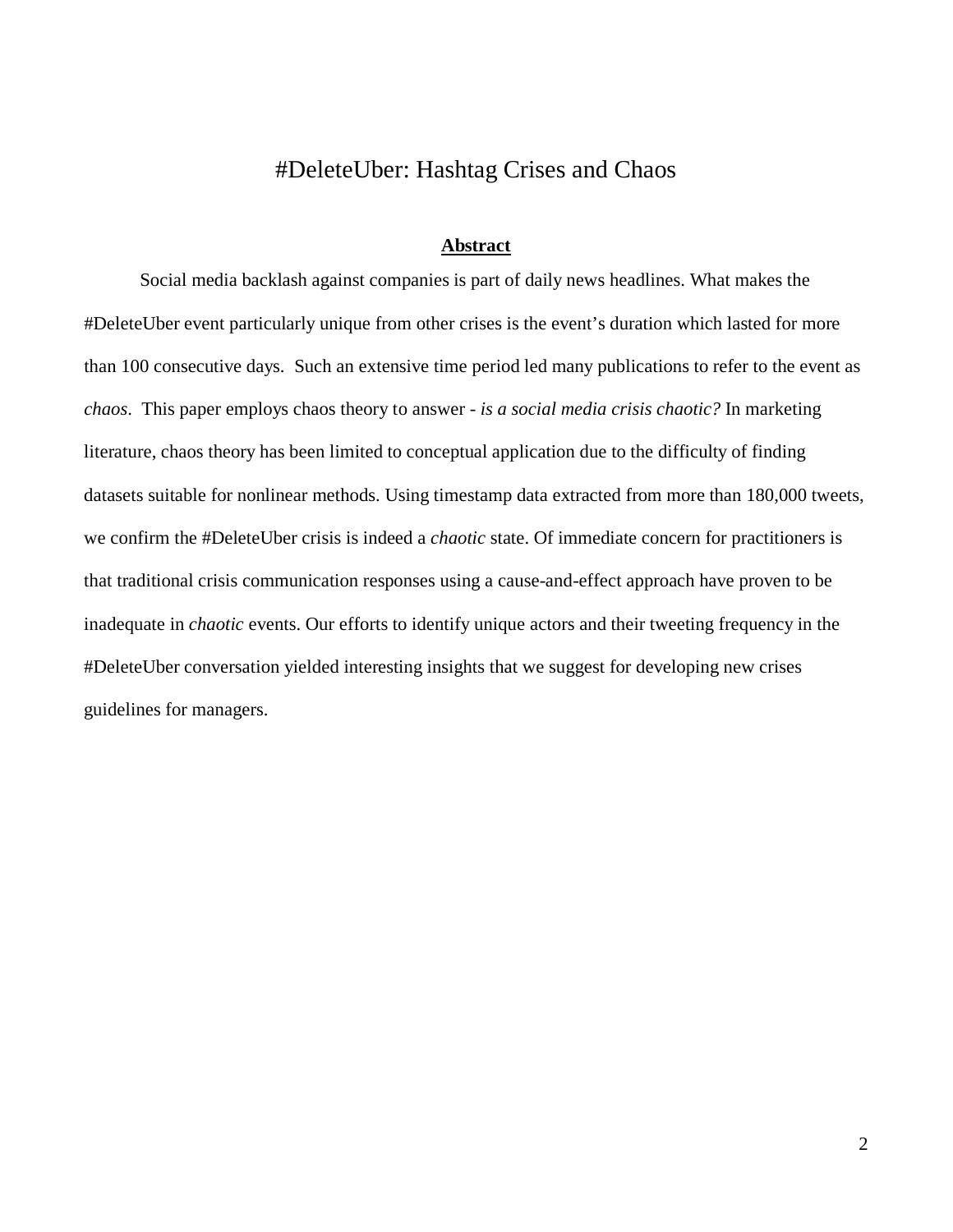## #DeleteUber: Hashtag Crises and Chaos

*Uber is in a state of chaos* (Boss, 2017), *Lyft sees big opportunity with chaos at* Uber (New York Post, 2017), *Uber apologizes for chaos…* (McQuade, 2017).

Social media technology makes it so easy for consumers to express their anger towards a brand, that one viral tweet can ignite a global social media crisis. How these companies respond and the communication strategies they employ are determined by their understanding of these events. One brand in particular, Uber, has faced an enormous amount of consumer backlash between January and June 2017 on *Twitter*. As Uber's story played out for nearly six months, some news outlets began referring to the enduring story as *chaos* (e.g. Boss, 2017). To examine this crisis in more detail, we scraped more than 188,000 tweets using the #DeleteUber hashtag during Uber's six month social media crisis. While the *Harvard Business Review* article, "What 100,000 Tweets about the Volkswagen Scandal Tell Us about Angry Customers." [\(Swaminathan](https://hbr.org/search?term=vanitha+swaminathan) & Mah, 2016) presents potential damage angry customers can cause a brand, this paper expands upon their study with empirical and conceptual understanding. Our analysis will assist marketing practitioners in determining the best social media crisis response by differentiating between random noise in these crises and *chaos*. Applying chaos theory to a real world event will enable us to evaluate this approach as a possibly useful framework in understanding social media crises. We posit that chaos theory may even show how unrealistic it is to expect marketing practitioners to *manage* a social media crises. Future practitioner guidelines may need to be developed with a focus on mitigating a crisis all together through the identification of and interaction with certain noisy actors exhibiting a higher than average level of participation.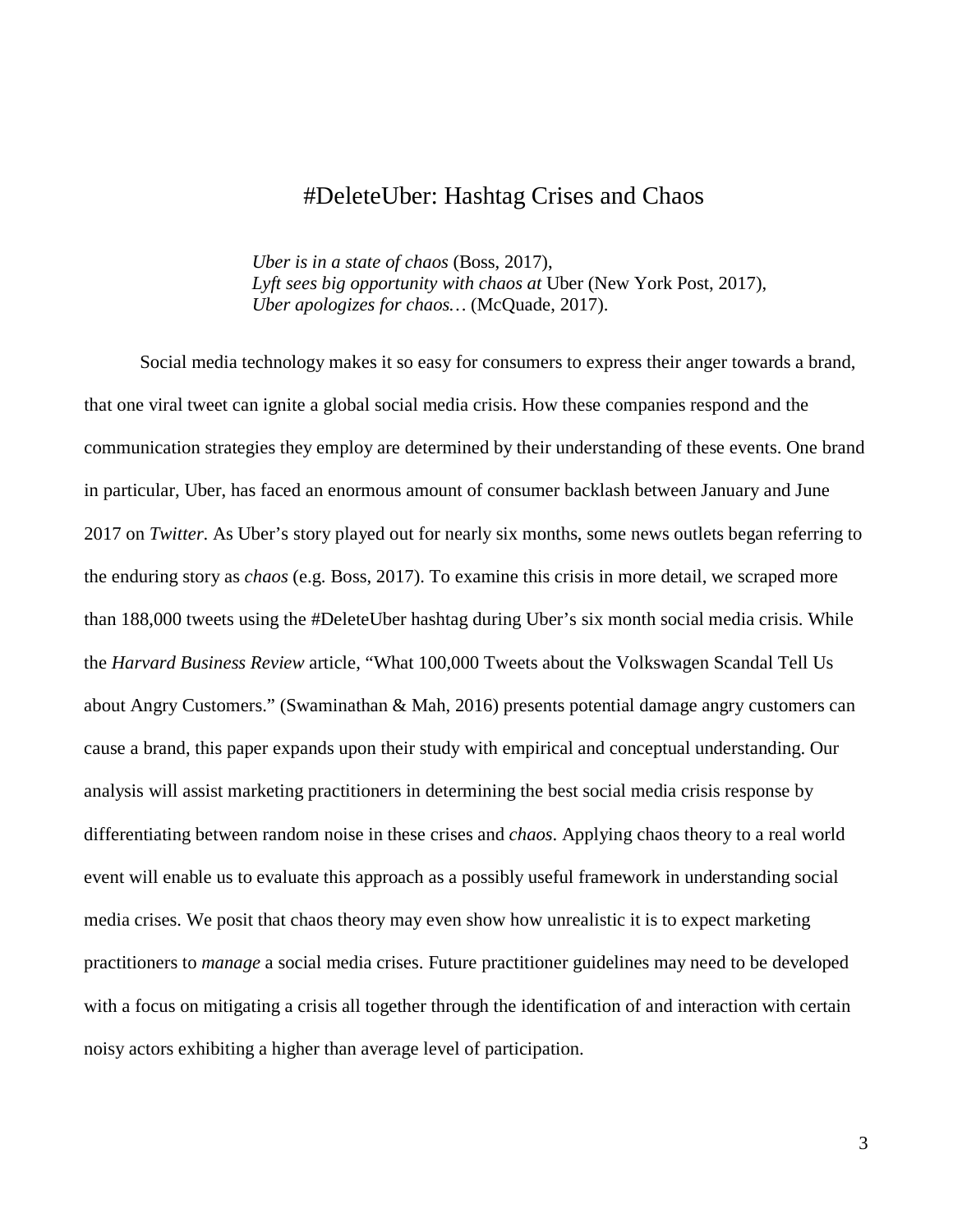On January 28, 2017, after the Taxi Workers Alliance called for a sixty minute strike in support of those protesting Donald Trump's executive order banning immigrants from seven Muslim-majority countries, Uber's New York City *Twitter* account posted a tweet that it was turning off its surge pricing. Already angered by Trump's executive order and angered by Uber's ongoing refusal to classify drivers as employees, freelance journalist Dan O'Sullivan took Uber's tweet to be yet another tactic by the bold brash company to profit off the *little guy.* He tweeted back, *"congrats to @*Uber*[\\_NYC](https://twitter.com/Uber_NYC) on breaking a strike to profit off of refugees being consigned to Hell. eat shit and die"* [sic] (Bro\_Pair, 2017). While Uber repeatedly said later (as part of its crisis control efforts) that it did not support the ban and offered financial assistance to drivers impacted, it was too little too late. Unknowingly, O'Sullivan's misinterpretation acted as the *butterfly effect*, or, the seemingly insignificant event responsible for igniting a course of actions with volatile outcomes (Kiel & Elliott, 1996). In this case, O'Sullivan's tweet sparked a six month social media crisis for Uber.

Social media backlash crops up unexpectedly and appears to marketing practitioners as a jumbled mix of emotions, behaviors and comments, often catching the professional off-guard and unprepared. Backlash against companies in 2017 is often part of daily headlines, with anger towards companies like Pepsi, United Airlines and Uber as the most recent examples. What makes the case against Uber interesting for scholars to examine is the event's duration. Overall, Uber made continuous news for more than 100 consecutive days. This is extensive compared to the two days of anger against Pepsi's perceived tone deaf attitude towards social justice (commercial featuring Kendall Jenner) and the 16 days when the viral video of an elderly passenger being forcibly removed from a United Airlines flight surfaced.

Events where brands are suddenly and publicly targeted by consumers via social media channels are conceptualized in academic literature using a variety of terms, including *consumer brand sabotage*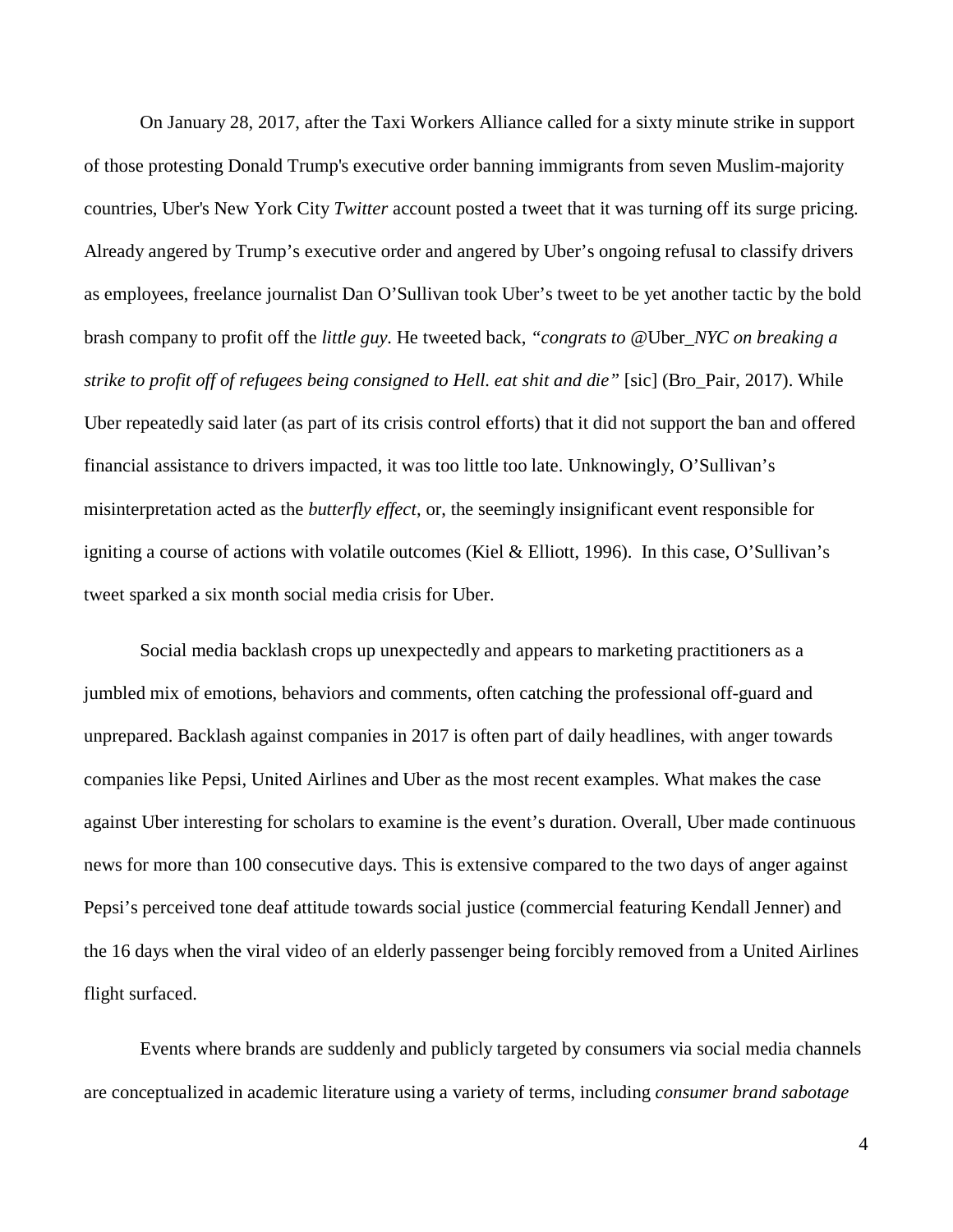*(*Kähr, Nyffenegger, & Krohmer), *collaborative brand attacks* (Rauschnabel, Kammerlander, and Ivens, 2016), *nightmares* (Kaplan & Haenlein, 2011), *firestorms* (Pfeffer, Zorbach, and Carley, 2013), *paracrisis* (Coombs & Holladay, 2012), *political consumerism* (Stolle, Hooghe, & Micheletti, 2005), and *digital consumer activism* (Legocki & Walker, 2017). Extant literature confirms that consumers angered by a company's actions are more likely to engage in word-of-mouth behaviors (Hennig-Thurau, Gwinner, Walsh, & Gremler, 2004). This type of consumer anger has also been examined within the context of consumer revenge (Grégoire, Laufer, & Tripp, 2010), workplace revenge (Tripp & Bies, 2010), and corporate irresponsible behavior (Grappi, Romani, & Bagozzi, 2013). However, marketing literature has not examined this behavior through the viewpoint of the manager – as *chaos*. Therefore, we find it useful to employ chaos theory to examine and understand what happened in the #DeleteUber social media crisis.

#### **Chaos Theory and Social Media Crises**

Social media conversations are a non-linear, complex and spontaneous structure that meets chaos theory requirements (Doherty & Delener, 2001). Further, "chaos theory offers an alternative way of explaining the kind of complex, random-looking patterns of behavior often found in marketing…" (Hibbert & Wilkinson, 1994, p. 219). In marketing literature, chaos theory has been introduced but limited to conceptual application by Earl (2012); Smith (2002), Doherty & Delener (2001); Whitby & Tobias (2001), Winsor (1995), and, Hibbert & Wilkinson (1994). One reason for this limitation in the past has been the difficulty in obtaining a large enough dataset over a long enough period of time that could meet the rigorous requirements for nonlinear methods (Hibbert and Wilkinson, 1994). Our dataset from the #DeleteUber crisis contains more than 188,000 time stamped tweets over 132 days. Thus, our data is deemed suitable for answering - *is a social media crisis chaotic?*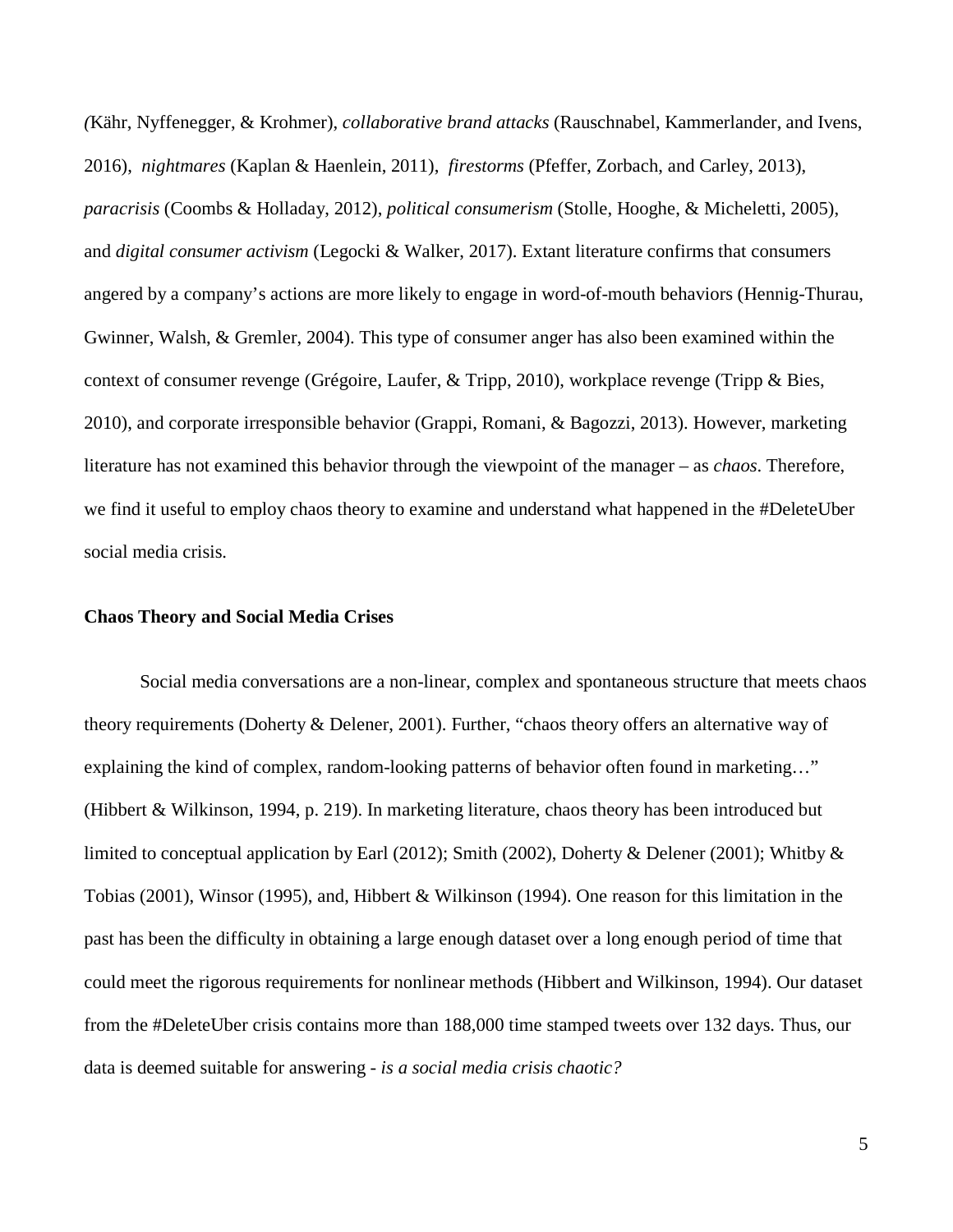This is an important question to answer for both managers and researchers. If these events are *chaotic* then a company's traditional crisis communication approach using a direct cause-and-effect approach would be futile (Paraskevas, 2006). Evidence of *chaos* will also negate industry-wide norm response behavior as the *cure all remedy* for such events. For example, in promoting *Firebell*, their crisis simulation software for Fortune 500 firms, Weber Shandwick states, "The crises [social media conversations] create are, in a word, chaotic. The job is not just to control the chaos, but *master* it" (Agnew, 2014, para. 2). If chaos events are effectively impossible to predict, then how can managers be expected to control it, much less master it?

Using a mixed-method approach, this paper builds on conceptualized approaches to chaos proposed in extant marketing literature and applies it to a contemporary data set of tweets to determine if social media crises are indeed *chaotic*. First, we offer a new framework of how a social media crisis can be viewed through the lens of chaos theory, *does it exhibit characteristics of chaos?* Second, we employ methods proposed by Hibbert and Wilkinson (1994) for detecting chaos in marketing data. Then, we examine actual tweets to study actors and their behaviors during this crisis. Lastly, we present new recommendations for how managers can best deal with social media *chaos*.

#### Hashtag Crises and Chaos

Chaos theory has emerged as a useful framework in the social sciences as a way to gain understanding of occurrences that are nonlinear, instable and uncertain (Kiel & Elliott, 1996). Multiple interpretations of chaos theory exist but common theoretical elements applied in the social sciences are (1) sensitive dependence on initial conditions; (2) positive feedback; (3) bifurcations; and (4) strange attractors (Kiel and Elliott, 1996). In this case, the social media crises we examine is multifaceted, with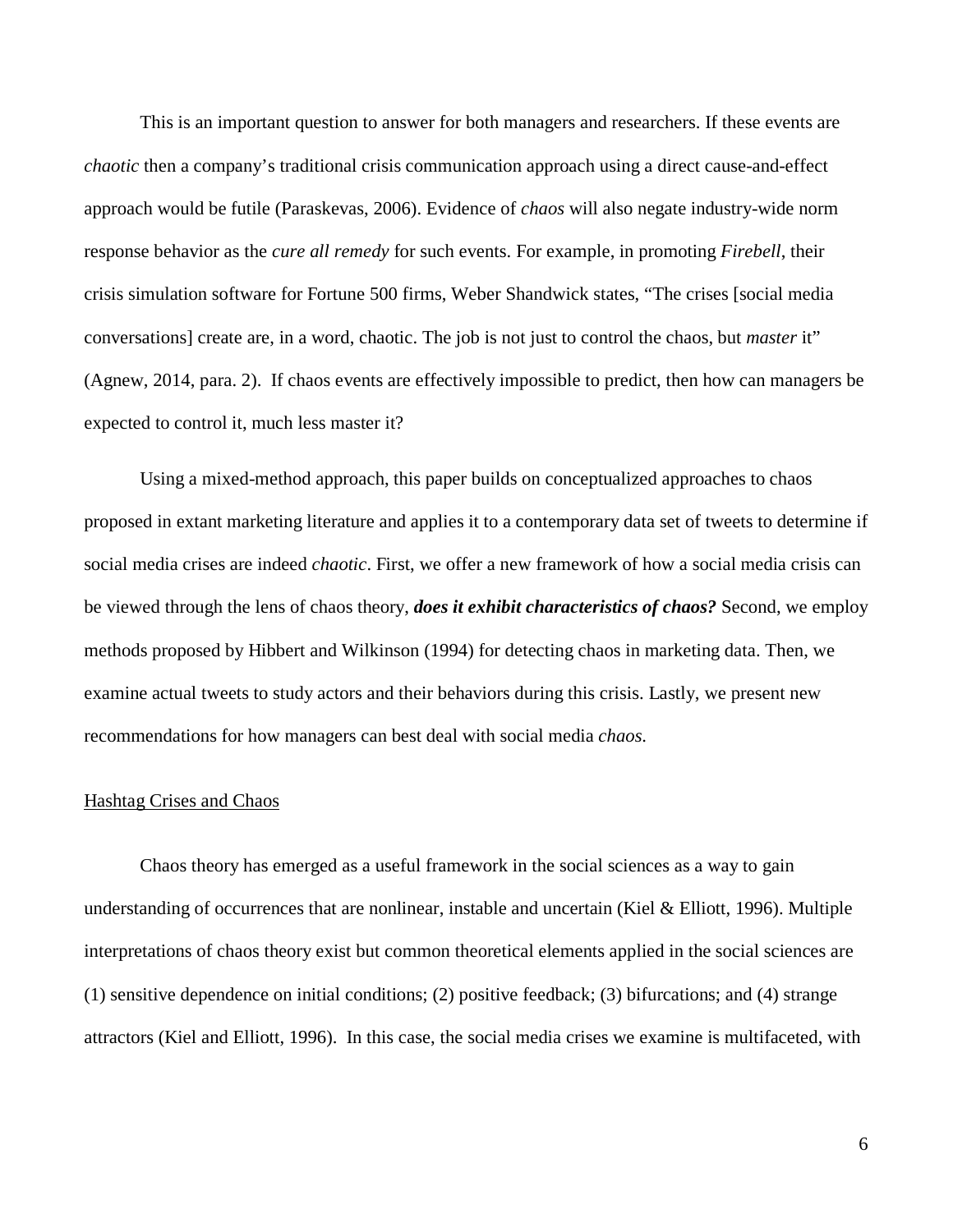each tweet differing by user, content, language, time and day of postings. However, the common denominator of all these tweets was the use of the #DeleteUber hashtag.

In their research on how hashtag communities operate as *ad hoc publics*, Bruns & Burgess (2015) found that including a hashtag in one's tweet is a *performative action* as the hashtag begins to exist the instant it is posted to the platform. Additionally, the complex nature of conversations within hashtag communities on *Twitter* is ideally suited for an examination using chaos theory. When a single hashtag is adopted globally during a crisis, it permits researchers to more easily recognize the presence of key chaos characteristic by quickly determining the beginning of a crisis (sensitive dependence on initial conditions), studying how the community reacts to new and unexpected deviations (positive feedback), identifying dramatic changes of a behavior (bifurcation), and following how the crisis returns to relative stability following a crisis (strange attractor) (see Figure 1).

Figure 1 conceptualizes a social media crisis using elements of chaos theory.



An additional component that distinguished the Uber crisis of 2017 from the crises faced by Pepsi or United Airlines, is the unrelenting flurry of self-inflicted controversies battering the brand. Based upon a *Google* news headline from January 28 through June 8, 2017, the same timeframe as our *Twitter* data, we identified ten key controversies faced by the Uber brand (see Table 1). An event was deemed to be significant if the topic was reported by *USA Today, The New York Times* and *The Wall*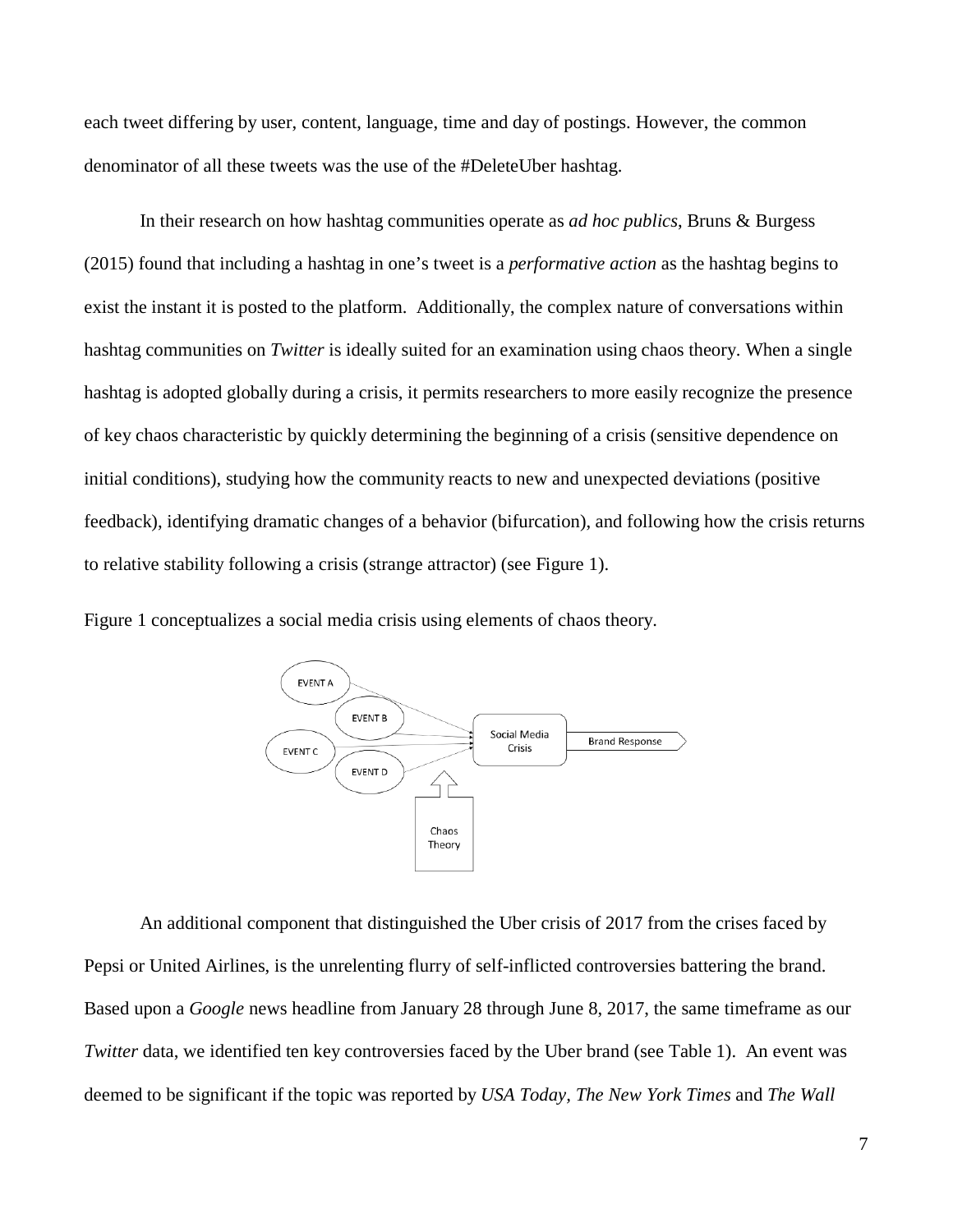*Street Journal,* the nation's largest print newspapers based upon circulation (Cision, 2016). We read a minimum of 500 tweets for each of the ten crises in order to summarize the assumed motivation for consumer participation.

Table 1 lists key Uber controversies.

| <b>Dates</b>      | <b>Issue</b>                                                                                                                                                                                                                                                                                                                                                                                                                                      | <b>Reason for Consumer</b>                                                                                                                                                     | <b>Uber Response</b>                                                                                                                                                                            |  |  |  |
|-------------------|---------------------------------------------------------------------------------------------------------------------------------------------------------------------------------------------------------------------------------------------------------------------------------------------------------------------------------------------------------------------------------------------------------------------------------------------------|--------------------------------------------------------------------------------------------------------------------------------------------------------------------------------|-------------------------------------------------------------------------------------------------------------------------------------------------------------------------------------------------|--|--|--|
|                   |                                                                                                                                                                                                                                                                                                                                                                                                                                                   | Anger                                                                                                                                                                          |                                                                                                                                                                                                 |  |  |  |
| January 28, 2017  | Accusations that Uber attempted to profit from a taxi<br>strike at JFK airport after President Trump's issued an<br>executive order banning refugees and immigrants from<br>certain countries from entering United States (Isaac,<br>2017).                                                                                                                                                                                                       | Greed - Uber removed<br>surge pricing to/from JFK<br>airport as a way to profit<br>from taxi strike.                                                                           | Uber apologizes for confusion. Commits to<br>\$3 million defense fund for drivers affected<br>by immigration ban. Kalanick says he will<br>talk to Trump re: ban (Lynley, 2017).                |  |  |  |
| February 19, 2017 | A former female engineer at Uber posted on her blog<br>about the allegedly rampant sexual harassment at the<br>company (Fung, 2017).                                                                                                                                                                                                                                                                                                              | Injustice – Uber ignored<br>sexual harassment charges<br>by female employees.                                                                                                  | Kalanick releases comment calling sexual<br>harassment as <i>abhorrent</i> . Announces<br>investigation led by former U.S. Attorney<br>General Eric Holder (Fung, 2017).                        |  |  |  |
| February 28, 2017 | Uber CEO caught on video having heated argument<br>with Uber driver over compensation for drivers. He<br>reported said, "Some people don't like to take<br>responsibility for their own shit. They blame<br>everything in their life on somebody else" (Fung, 2017,<br>para 8).                                                                                                                                                                   | Greed - Uber CEO, Travis<br>Kalanick, valued at \$6.3B<br>(Forbes, 2017) lost his<br>temper and acted arrogantly<br>towards his driver.                                        | Kalanick posts apology; admits that he needs<br>to grow up and could benefit from leadership<br>help (Fung, 2017).                                                                              |  |  |  |
| March 3, 2017     | Justice department launches criminal investigation into<br>Uber's use of a propriety technology called 'Greyball'<br>designed to avoid government officials, law<br>enforcement, and cabdrivers in locations where the<br>service was banned or restricted (Fung, 2017).                                                                                                                                                                          | Injustice-Uber failed to<br>follow societal norms or<br>government laws.                                                                                                       | Uber's Chief Security Officer posts on<br>company's blog admitting to using such<br>technology to target local authorities;<br>promised it will be prohibited going forward<br>(Sultivan, 2017) |  |  |  |
| March 25, 2017    | A self-driving car being tested by Uber in Arizona was<br>involved in a traffic accident which sparked concerns<br>about the safety of such technology and the fact that<br>Uber moved its testing program from California to<br>Arizona (Overly, 2017) after Uber was ordered to<br>cease operations in California after the brand began<br>testing its self-driving fleet without the required<br>government permits (Somerville & Sage, 2016). | Injustice - Uber failed to<br>follow societal norms or<br>government laws.                                                                                                     | Uber confirms accident to Bloomberg News;<br>states it is suspending tests in Arizona until<br>investigation is completed (Bergen &<br>Newcomer, 2017)                                          |  |  |  |
| April 4, 2017     | Pittsburgh mayor accuses Uber of not fulfilling its<br>promise to provide matching funds for a federal grants,<br>hire locals to work at the self-driving car test track<br>outside Pittsburg, and offer free rides in self-driving<br>cars to residents (Dugan & Bensinger, 2017).                                                                                                                                                               | Greed – Uber failed to honor<br>its financial commitment to<br>Pittsburgh. In fact, it was<br>charging residents for rides<br>in self-driving cars after just<br>a few months. | Uber disputes mayor's position; claims<br>agreement has created jobs. States the<br>company and the city maintain a great<br>relationship (Gold, 2017).                                         |  |  |  |
| April 13, 2017    | The consumer protection arm of the California Public<br>Utility Commission found that Uber only investigated<br>only 13 percent of passenger reports about drunken<br>driving. The brand could be subjected to more than \$1<br>million in fines (Fung, 2017).                                                                                                                                                                                    | Injustice - Uber failed to<br>follow societal norms or<br>government laws.                                                                                                     | Uber points out that report relates to<br>complaints dating back several years, says,<br>We've significantly improved our processes<br>since then (Reuters, 2017).                              |  |  |  |
| May 12, 2017      | Judge asked federal prosecutors to investigate Uber<br>Technologies and one of its executives for collusion to<br>steal key technology from Google. Possible criminal<br>charges for Uber and CEO Travis Kalanick (Dwoskin,<br>2017).                                                                                                                                                                                                             | Injustice- Uber failed to<br>follow societal norms or<br>government laws.                                                                                                      | In its letter terminating executive, Uber said<br>employee's failure to work with investigators<br><i>impeded</i> internal investigation, as well as<br>Uber's legal defense (Fung, 2017)       |  |  |  |
| May 23, 2017      | Uber admits to mistake in the way it calculated its<br>commissions, at a cost of tens of millions of dollars to<br>its New York drivers (Scheiber, 2017).                                                                                                                                                                                                                                                                                         | Greed - Uber refuses to<br>make drivers employees<br>then fails to pay them what<br>they earned.                                                                               | Uber issued statement, "We are committed to<br>paying every driver every penny they are<br>owed — plus interest — as quickly as<br>possible" (Scheiber, 2017).                                  |  |  |  |
| June 7, 2017      | Uber exec obtains medical records of a female<br>passenger who was raped during a ride in India<br>(Swisher & Bhuiyan, 2017).                                                                                                                                                                                                                                                                                                                     | Injustice- Uber failed to<br>follow societal norms or<br>government laws.                                                                                                      | Uber confirms it fired exec, Eric Alexander.<br>Declines to comment further. (Swisher &<br>Bhuiyan, 2017).                                                                                      |  |  |  |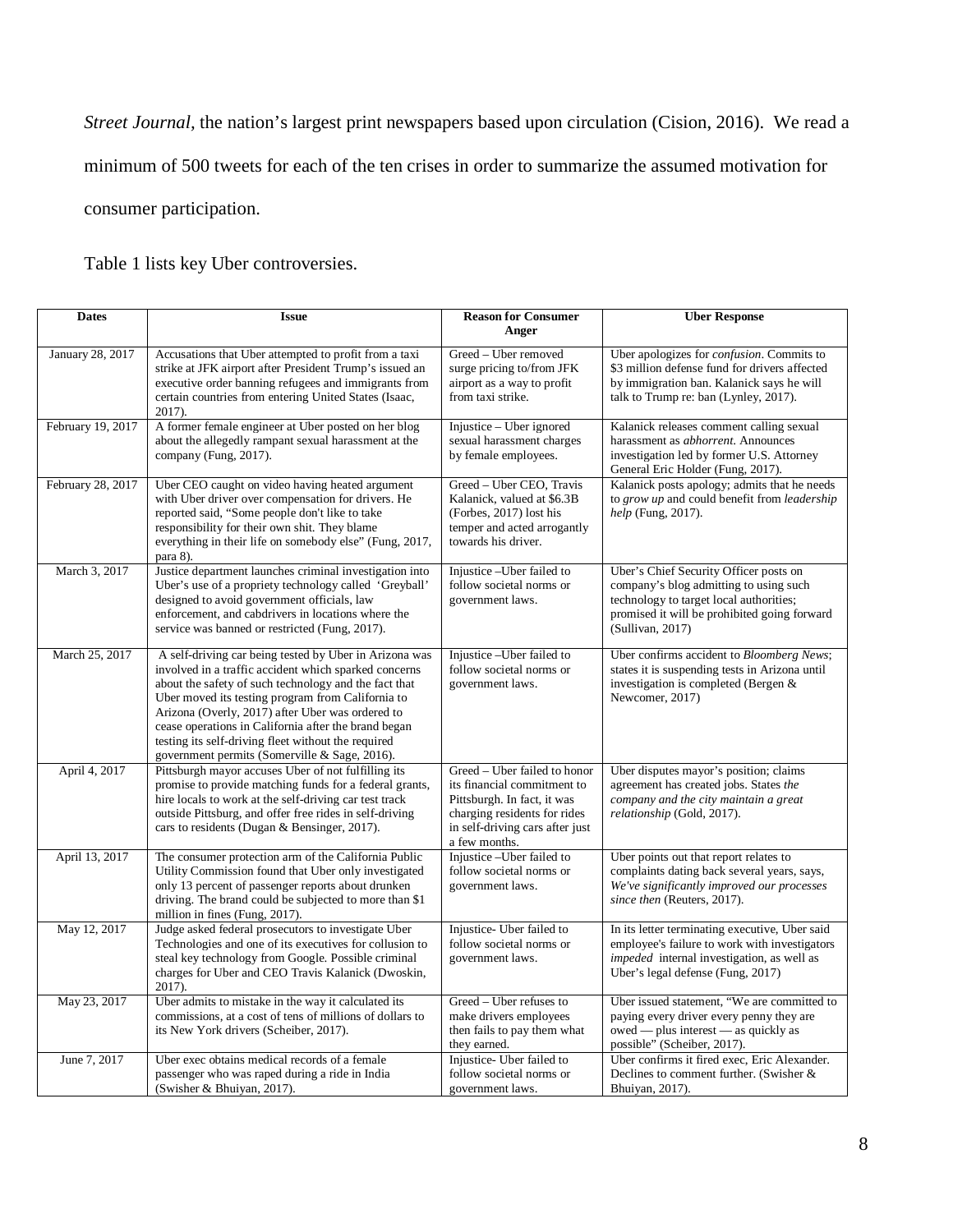#### Systems, Crisis, and Chaos Analysis

All systems, by nature, contain some degree of instability and change. Even if a system remains in equilibrium for a long period of time, this stability is fragile. That is, there exists the ever-present danger of sudden disturbances. In chaos theory, Earl (2012) explains, "small differences in initial conditions [will] make significant differences to how events unfold in the long term" (p. 1070). Because these controversies and numerous other factors come together by chance in a nonlinear system, trying to forecast how the #DeleteUber crisis will play out is impossible (see Figure 2).

Figure 2 conceptualizes the #DeleteUber crisis using elements of chaos theory.



#### **Methodology and results**

As stated earlier, chaos theory has been used in the social sciences to explore crisis communications (Horsley, 2013; Murphy, 1996), natural disasters (Sellnow, Seeger, & Ulmer, 2002), and tourism (Speakman & Sharpley, 2012; McKercher, 1999). However, marketing research has not employed it to understand social media crises. As this paper may be the first to apply chaos theory to a real world marketing event, we examine the #DeleteUber data from both macro and micro perspectives.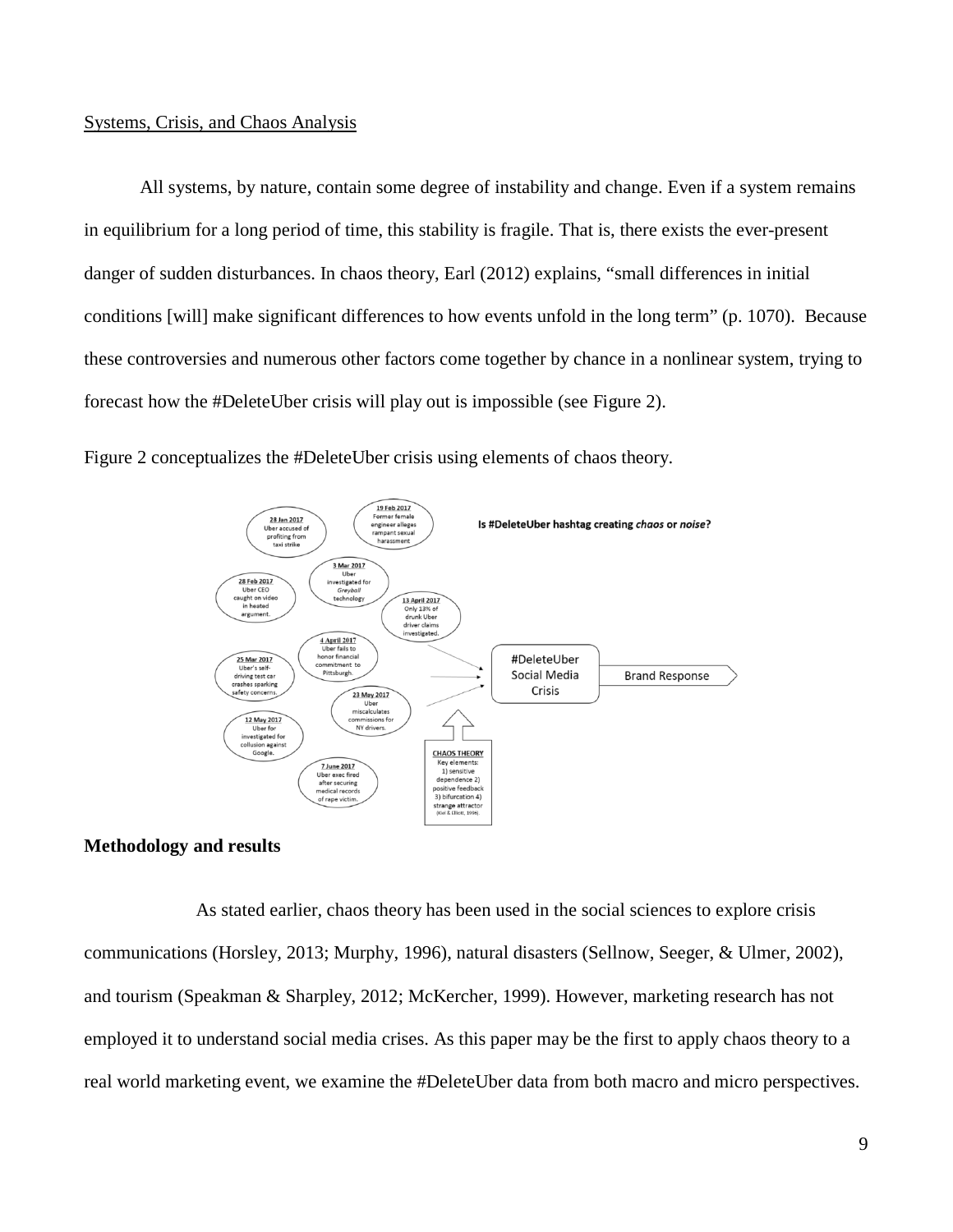First we use nonlinear methods to analyze #DeleteUber as a hashtag event, then, we identify the actors influencing the #DeleteUber conversation.

#### #Hashtag Event Analysis

First, we need to determine whether or not the #DeleteUber crisis exhibits key elements of *chaos* – whether it demonstrates 1) sensitive dependence, 2) positive feedback, 3) bifurcations, and 4) strange attractors (Kiel & Elliott, 1996). In the following paragraphs we identify and define each of the above characteristic within the context of the #DeleteUber crises. Then, we develop a time series using the day and time data extracted from 188,810 tweets referencing the hashtag #DeleteUber and posted between January 28, 2017, and through June 8, 2017. Time series are critical in chaos research because, as stated by Kantz & Schreiber (2004), "the most direct link between chaos theory and the real world is the analysis of time series from real systems..." (p. xi). Lastly, we analyze the time series to detect chaos using first return maps, the correlation dimension, the Lyapunov exponent, and unpredictability as outlined by Hibbert and Wilkinson (1994) for determining chaos in marketing data. In addition, because "the relationships among the variables in a chaotic system are rather vague and at best, difficult to discern" (Kiel & Elliott, 1996, p. 2) we further examine the #DeleteUber data using recurrence quantification analysis(RQA), a more recent and comprehensive approach foridentifying chaotic behavior in a wide range of applications (Webber & Zbilut, 2005; Zbilut & Webber, 1992).

#### Key Characteristics of Chaos Theory

Crisis communication literature has already applied chaos theory to unpredictable public events and natural disasters, e.g. 2002 Washington, DC, area sniper shootings (Horsley, 2013); and, the 1998 flood at Katherine Gorge in Australia's Northern Territory (Faulkner & Vikulov, 2001). In a crisis, key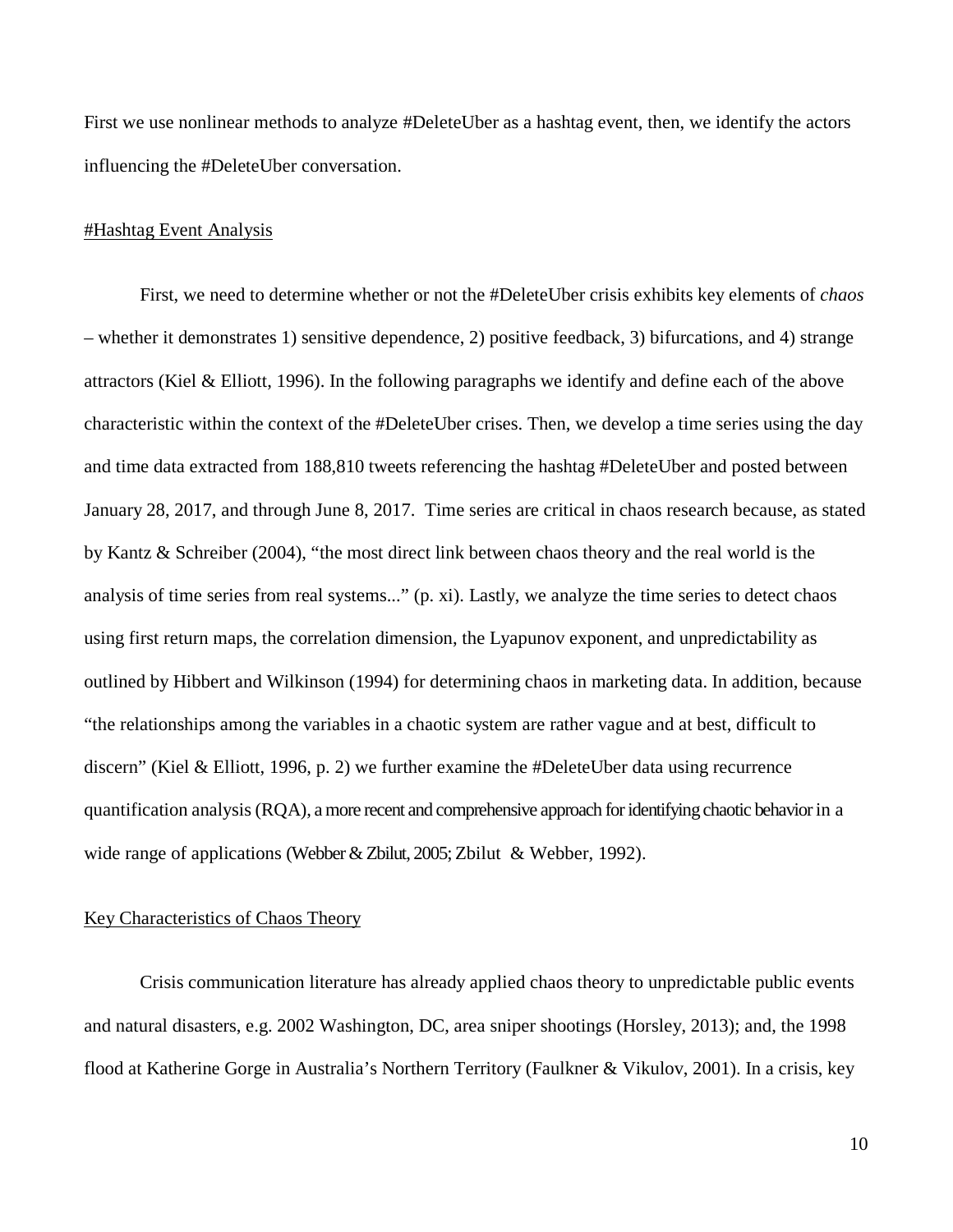elements of chaos theory - sensitive dependence, positive feedback, bifurcation, and strange attractor encounter each other in a disordered dance where they react and move in unexpected directions. Finding patterns in chaotic states can be difficult if they are hidden by a large amount of random noise (Smith, 2004). Chaos theory, however, may prove to be a particularly good framework in cutting through noise to find useful patterns.

#### *Characteristic #1: Sensitive Dependence on Initial Conditions*

An event is considered to be in a *chaotic* state when long-term prediction of how it will behave is no longer possible, in part, because the event no longer resembles how it began (Kiel & Elliott, 1996). This morphing and changing is due to environment's sensitive dependence on initial conditions, also known as the *butterfly effect,* or the seemingly inconsequential act that ultimately leads to a crisis (Speakman & Sharpley, 2012). Seeger (2002) found that minor communication oversights, failure to receive warning messages, and lack of information have all sparked major crises for companies.

A misinterpreted tweet was the *butterfly effect* initiating the Uber crisis. While the hashtag #DeleteUber had previously been used, it only ignited by chance into a crisis when, as mentioned prior, a freelance journalist misinterpreted Uber's tweet about surge pricing. O'Sullivan continued his tweeting rant against Uber and Trump, which attracted similar disgruntled users, and thus, launching the global #DeleteUber crisis. Although Uber's communications team and CEO employed traditional crisis communication tactics by releasing statements repeatedly insisting Uber had no intention of breaking a strike, the brand was not seemingly able to control the crisis but rather had to watch it unfold as headline news. O'Sullivan's tweet demonstrates a *sensitive dependence on initial conditions* because it triggered a crisis calling into question Uber's existing leadership and management structure and, possibly, even the brand's long term existence.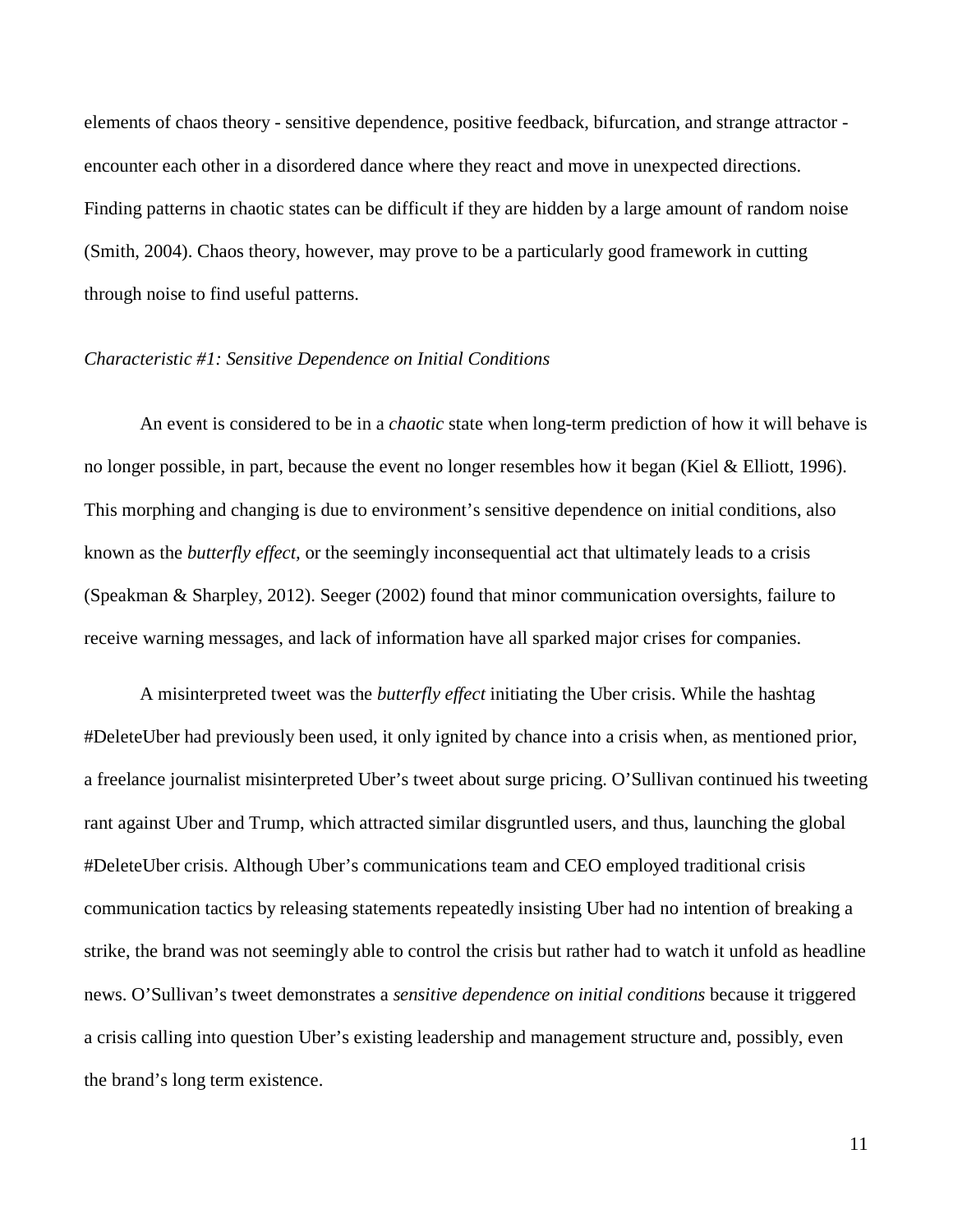#### *Characteristic #2: Positive Feedback*

*Positive feedback* in chaos theory is different than positive feedback typically discussed in marketing literature. Rather, in a chaotic system, feedback indicates how the community reacts to new and unexpected deviations. Chaos evolves by means of positive feedback, where changes are amplified, existing structures break up, and unexpected outcomes are introduced in the form of new patterns and behavior (Kiel & Elliott). In this event, Uber's own communication responses to the crisis created *positive feedback*. For example, after a dashcam video showing his argument with a driver went viral, Uber's CEO Travis Kalanick released what many scholars would consider the perfect apology. In his blog post titled, *A profound apology,* the leader accepts responsibly for his behavior and logically frames a proposed remedy (Kalanick, 2017). Claeys and Cauberghe (2014) found that participants highly involved in a crisis tend to respond favorably to rational, rather than emotional messages. Kalanick's rational approach *should* have been well accepted by the public resulting in a visible reduction in the number of consumers tweeting in the #DeleteUber conversation. Instead, Kalanick's apology statement represents *positive feedback.* The apology only fueled consumers' backlash against the brand on *Twitter*. The online #DeleteUber community failed to behave in an anticipated manner, thus, contributing towards a *chaotic* state.

#### *Characteristic #3: Bifurcation Points*

A *bifurcation* is a sudden change in the behavior of time series data (Whitby, Parker, & Tobias, 2001). While nonlinear systems may appear stable at times, sudden changes in the relationship between variables generate dramatic changes. Successive controversies involving Uber, as illustrated earlier in Figure 2, served as a *bifurcations* for this hashtag event. Each time outrage against the brand appeared to be returning to an equilibrium state, another controversy or *bifurcation* would reignite the crisis sending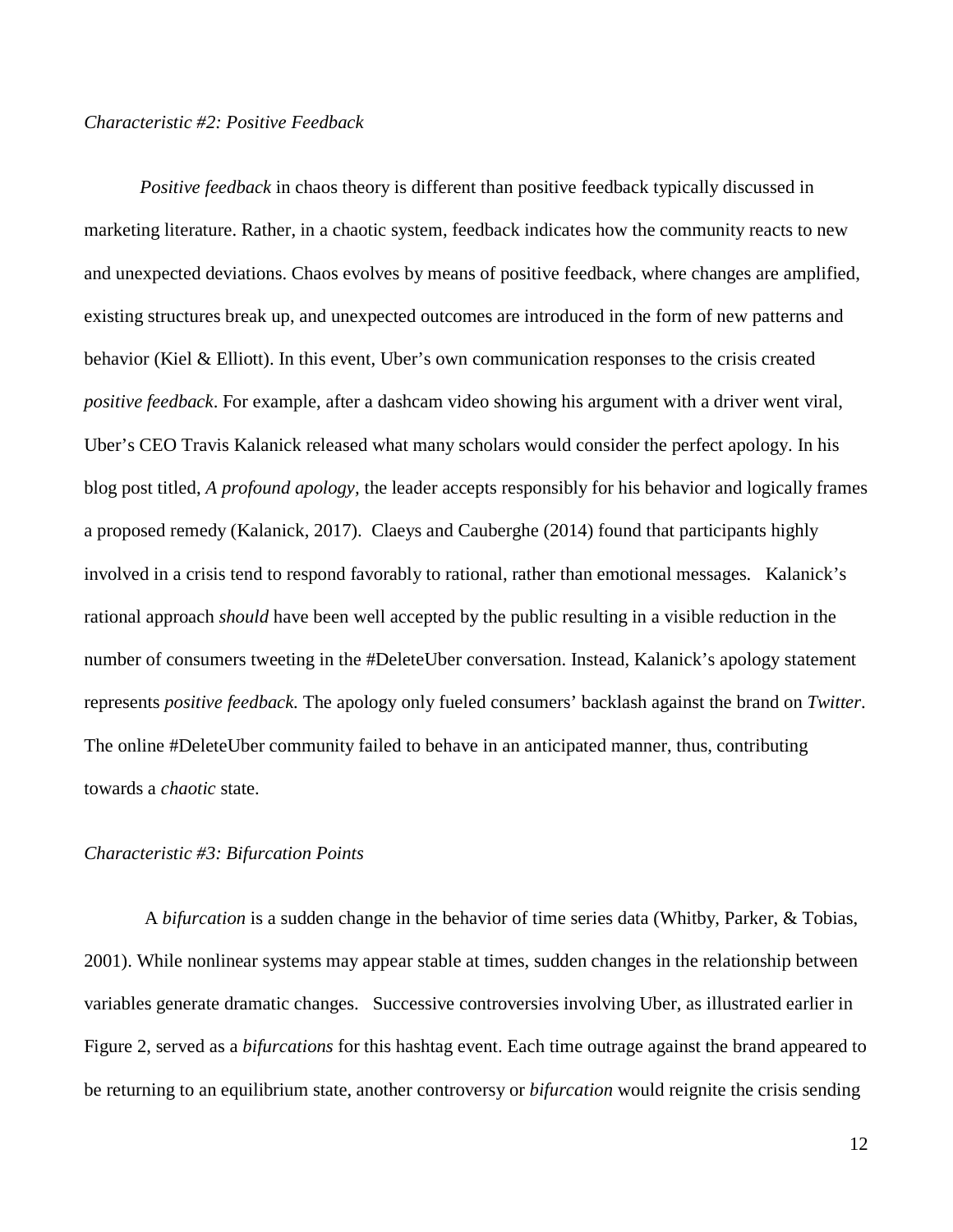public conversations off into impulsive directions, thus, making long term predictions impossible. We hold that these controversies or *bifurcations* pushed the events towards a *chaotic* state.

#### *Characteristic #4: Strange Attractors*

A *strange attractor* guides a social system back towards relative stability following bifurcations (Sellnow, et al 2002). For Uber, a population of persistent *digital consumer activists* (Legocki & Walker, 2017) act as the *strange attractor.* These consumers continue to tweet hundreds of times per day using the hashtag #DeleteUber regardless of whether new stories or information about the company is released. We reviewed 132 days of tweets between January 2017 and June 2017 and never once has the *Twitter* conversation returned to a zero count of #DeleteUber references, which the brand had previously appreciated. While the hashtag was tweeted sporadically throughout 2016, it never gained momentum. The global visibility of Uber's misdeeds connected disgruntled publics creating a new normal state for the brand on social media. In her analysis of Intel's 1994 Pentium computer chip crisis, Murphy (1996) noted that once isolated and angry individuals encountered on another other in an online Pentium newsgroup, they collectively strengthened in both their "force and complexity" (p. 103) against the brand. Similar to these early online consumer activists, we posit that a small but persistent band of consumers on *Twitter* serve as the *strange attractor* in the #DeleteUber crisis.

#### Results of #Hashtag Event Analysis

Now that key elements of chaos theory have been identified in the #DeleteUber event, we next focus on analyzing our dataset. Tweets and retweets using the #DeleteUber hashtag were scraped using the *Twitter Archiving Google Sheets (TAGS)* system (Hawksey, 2014). *TAGS* interfaces with *Twitter's*

13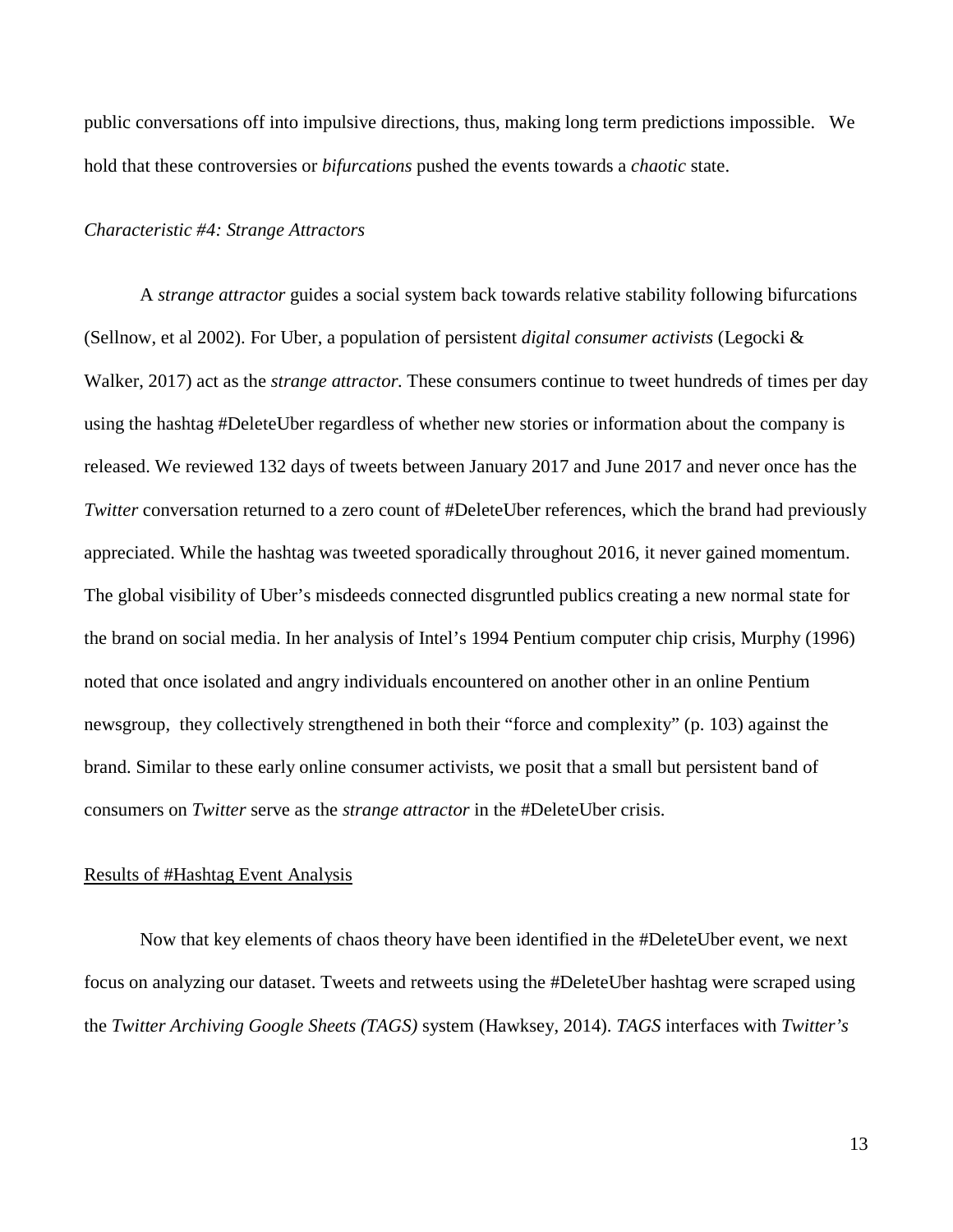API to search and retrieve tweets. We began the data collection process on January 29, 2017 after the #DeleteUber hashtag came to our attention as a trending *Twitter* topic. A total of 188,810 tweets were retrieved and, after reviewing for completeness of the timestamp data, all tweets were considered usable.

We began our analysis by binning tweets by hour to generate an hourly frequency of tweets (see Figure 3). The range of timestamp data from our tweet set was partitioned into segments or *bins* of equal size. Binning data is viewed as converting data to be more accurate and faster to analyze than using it as a large continuous data set. Because detecting chaotic significance may be subtle, tweets will be optimally structured for thorough scrutiny (Liu, Hussain, Tan, & Dash, 2002).

Figure 3 shows hourly frequency of #DeleteUber tweets.



14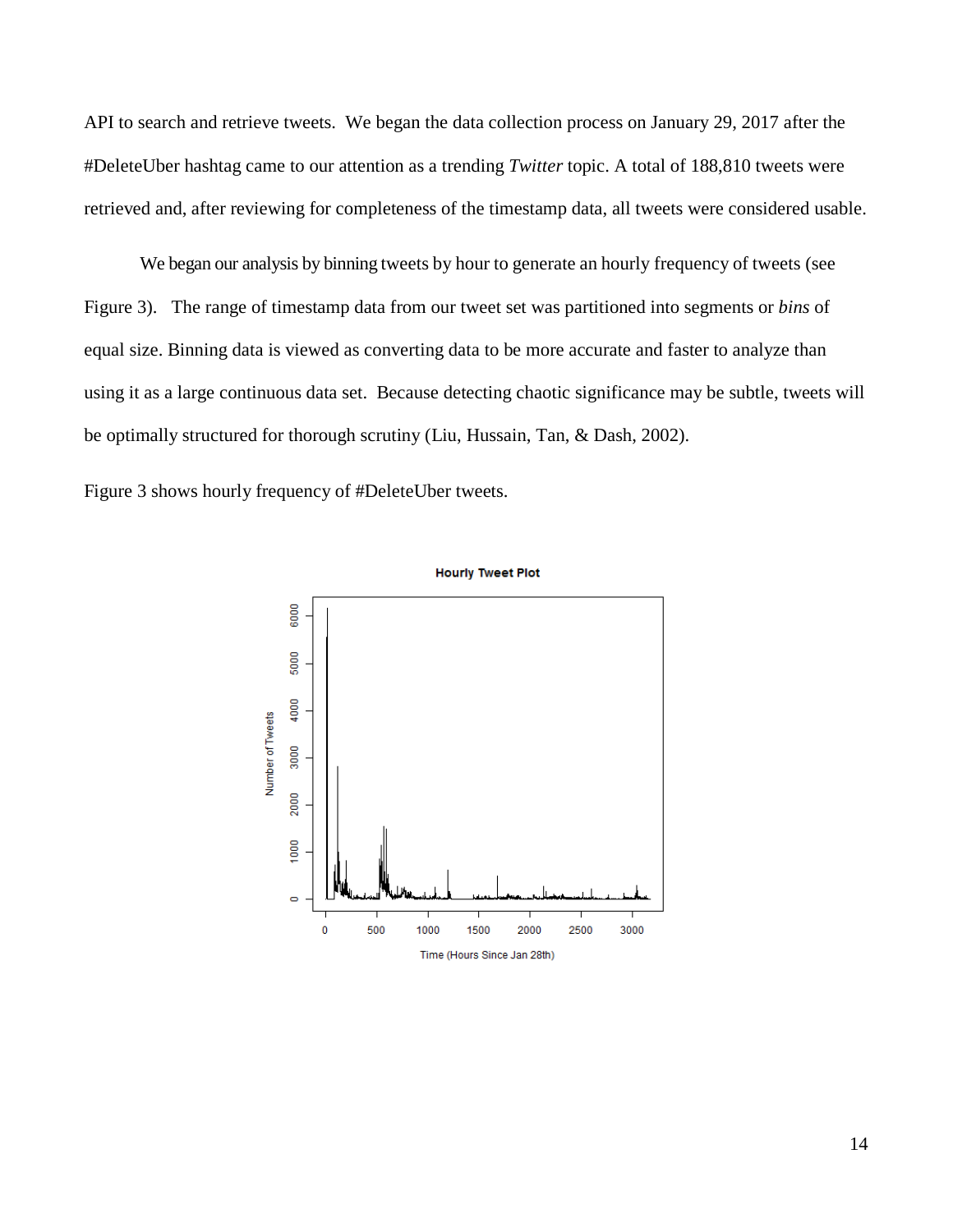#### *First Return Maps*

Next, we analyzed data using first return maps (Hibbert & Wilkinson, 1994) as a way to uncover any hidden patterns of chaos. First return maps shows two time series, Figure 4a depicts the random noise in the #DeleteUber tweets. Figure 4b shows the hidden chaos in #DeleteUber tweets. When plotted for the values of t against  $t + 1$ , the chaotic first return map revealed a subtle pattern, whereas the random behavior did not. Although difficult to make out, when #DeleteUber tweets were compared with random noise (with similar distributional properties), **a slight amount of order appeared in the first return map (see Figure 4b).**

Figure 4a shows first return map of random noise Figure 4b shows first return map of chaos.





**First Return Map of Hourly Tweets**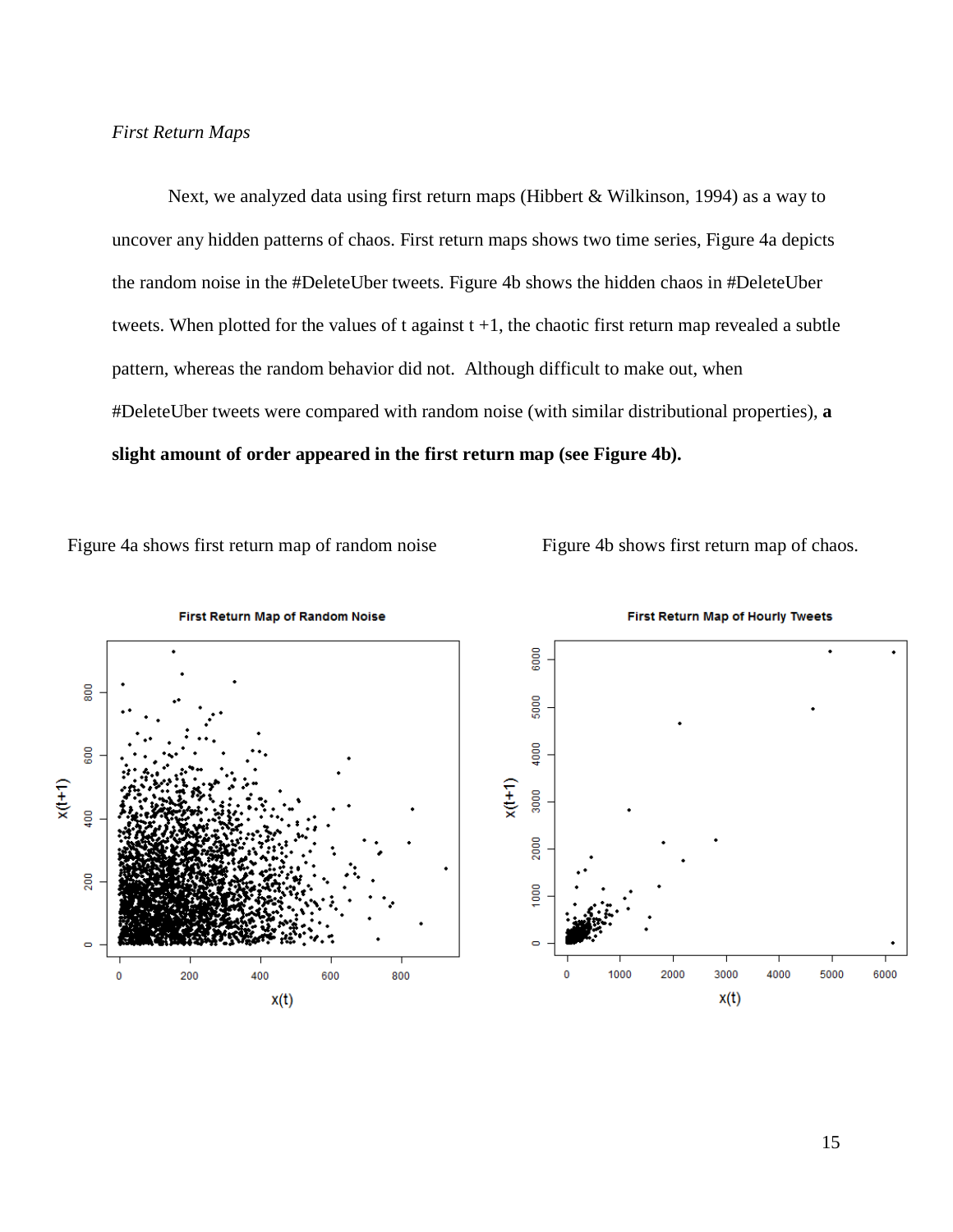### *Correlation Dimension*

Next we used correlation dimension to estimate the dimension of the strange invariant set (chaotic attractor) which characterizes the data (Hibbert & Wilkinson, 1994). The slope of these lines is the estimated correlation dimension (see Figure 5). **For** #**DeleteUber data, the correlation dimension estimate is 2.43.** Because it is a non-integer, we can infer that the attractor is a strange attractor and the #DeleteUber time series has a fractal structure which may be chaotic (Brown, 1996b).

Figure 5 shows correlation dimension.



#### *Maximum Lyapunov Exponent*

Following these analyses, we determined the Lyapunov exponent, considered to be the strongest measurement to quantify chaos in a time series (Brown, 1996a). The presence of a positive Lyapunov exponent indicates the extent to which small changes, or *butterfly effect,* in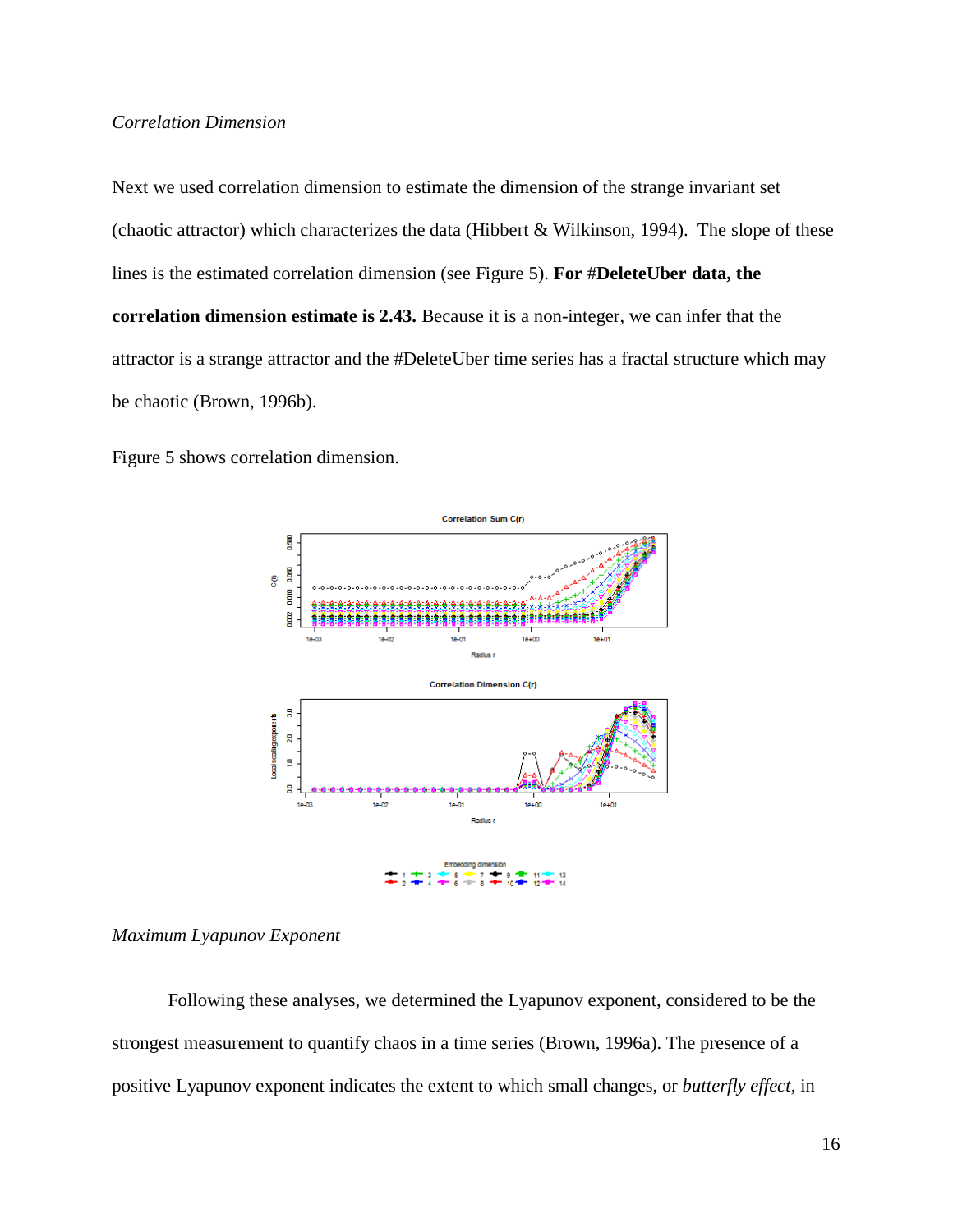initial conditions produce divergence in a system over time (Kiel & Elliott, 1996). If the Lyapunov exponent has any positive value, it indicates that even the minutest disruption will rapidly grow. The larger the Lyapunov exponent, the more chaos is present (Kellert, 1994). **For**  #**DeleteUber data, the maximum Lyapunov exponent is 0.08.** This indicates a slight amount of divergence. In absence of maximum Lyapunov exponents from similar social media crises for evaluation, we are unable to comment as to the significance of a 0.08 exponent. Before readers discount such a measurement, it should be noted that Siek and Solomatine (2010) created an accurate and reliable short-term storm surge prediction tool based upon data with a maximum Lyapunov exponent of 0.08.

#### *Unpredictability*

One difference between chaotic data and random noise is unpredictability. While Hibbert and Wilkinson (1994) proposed using prediction error to determine if the short and long-term predictability of the data set is possible, we opted to employ sample entropy (SampEn) after the first return map revealed just a slight amount of chaotic pattern. SampEn yields similar results as prediction error (see Figure 6) but this more recent method has been proven to be reliable in the analysis of noisy real world data sets, such is the case of #DeleteUber (Richman, Lake & Moorman, 2004) . **For** #**DeleteUber data, the estimated sample entropy (SampEn) is 0.12.** In general, a positive entropy indicates a strange attractor, or evidence of a chaotic state (Takens, 1981).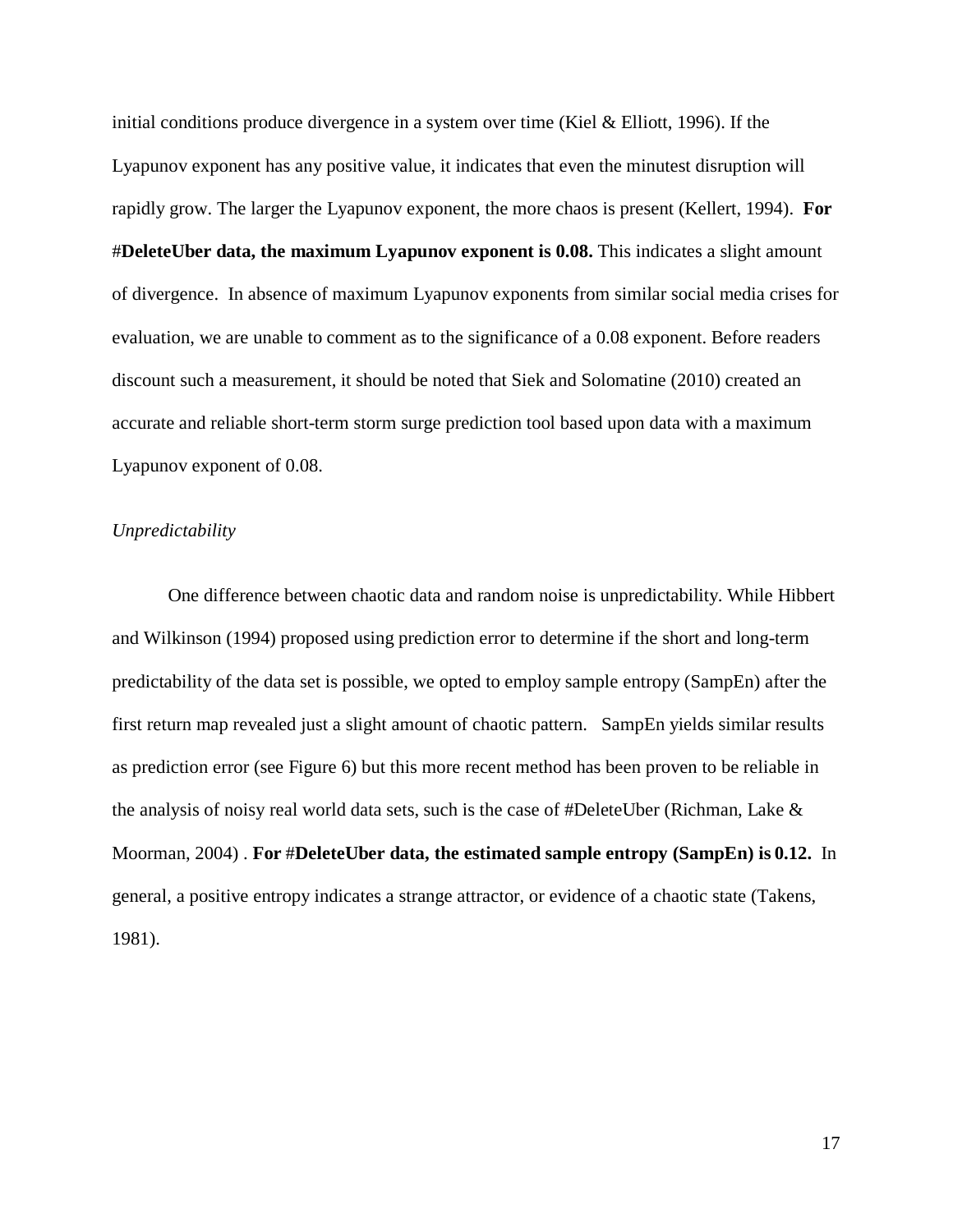Figure 6 shows sample entropy (unpredictability).



### *Recurrence quantification analysis (RQA)*

Quantification of recurrence plots is a more recent, and comprehensive approach to identifying chaotic behavior. RQA is a nonlinear approach to identifying patterns in time-series data by determining if repeated or recurrent data is predictable (deterministic) or if it's the result of random fluctuation. This approach acts "…like a microscope, snooping out higher dimensional subtleties in the dynamics that are not obvious…" (Webber Jr. & Zbilut, 2005, p. 82). Chaotic systems demonstrate noticeable patterns in an RQA while random noise shows no apparent form. (see Figure 6).

Data are then quantified following the RQA process first introduced by Zbilut, & Webber (1992) then later clarified in Webber & Zbilut (2005). First, we determine the percentage of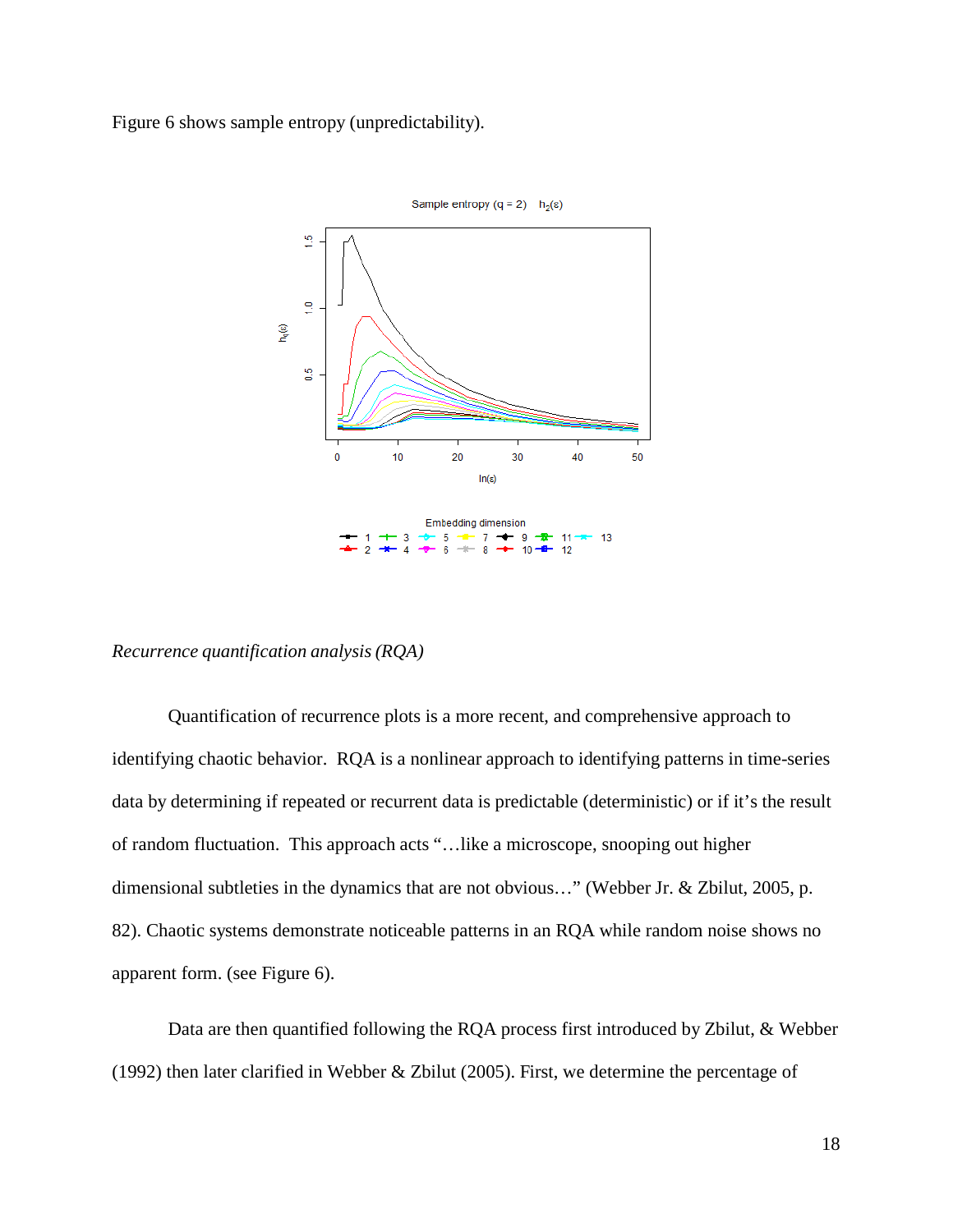recurrent points falling within a specified radius for our tweets. #**DeleteUber data was found to have a recurrence variable of 0.08%.** Then, data is examined to define the percentage of recurrent points on diagonal lines which measures predictability in a given time series. **#DeleteUber data has 81% determinism or predictability,** indicating that the tweets were most likely not random (Zbilut & Webber, 1992).

Next, data are computed for laminarity or the percent of recurrent points on vertical lines which measures intermittency in a time series. #**DeleteUber data has 83% laminarity** or a highly irregular repetition of phases indicative of a chaotic state. Last, we determine trapping time, or the mean time that the system will tolerate or remain trapped in a specific state (Marwan & Webber, 2015). #**DeleteUber data has a maximum predictability time of 19.18 hours**.

#### Discussion of #Hashtag Event Analysis

In answer to our research question(s), we confirm that the case of #DeleteUber is a *chaotic* event, thus **a social media crisis can be a chaotic event.** Our hashtag data appears to exhibit chaotic behavior as discernable patterns in the first return map. Assuming the data are chaotic then, the correlation dimension of 2.43 indicates a two to three dimensional system is at play. A maximum Lyapunov exponent of 0.08 along with a positive sample entropy indicates a strange attractor, thus, demonstrating the presence of chaotic behavior. Recurrence quantification analysis (RQA) further identified chaotic behavior in the #DeleteUber crisis, and, determined that the event had a maximum predictability time of an estimated 19 hours, meaning any effort by Uber to predict events beyond 19 hours in the #DeleteUber hashtag campaign would be useless. What this translates into for the marketing manager is that it may be unrealistic to be expected to manage a social media crises once it reaches a chaotic state where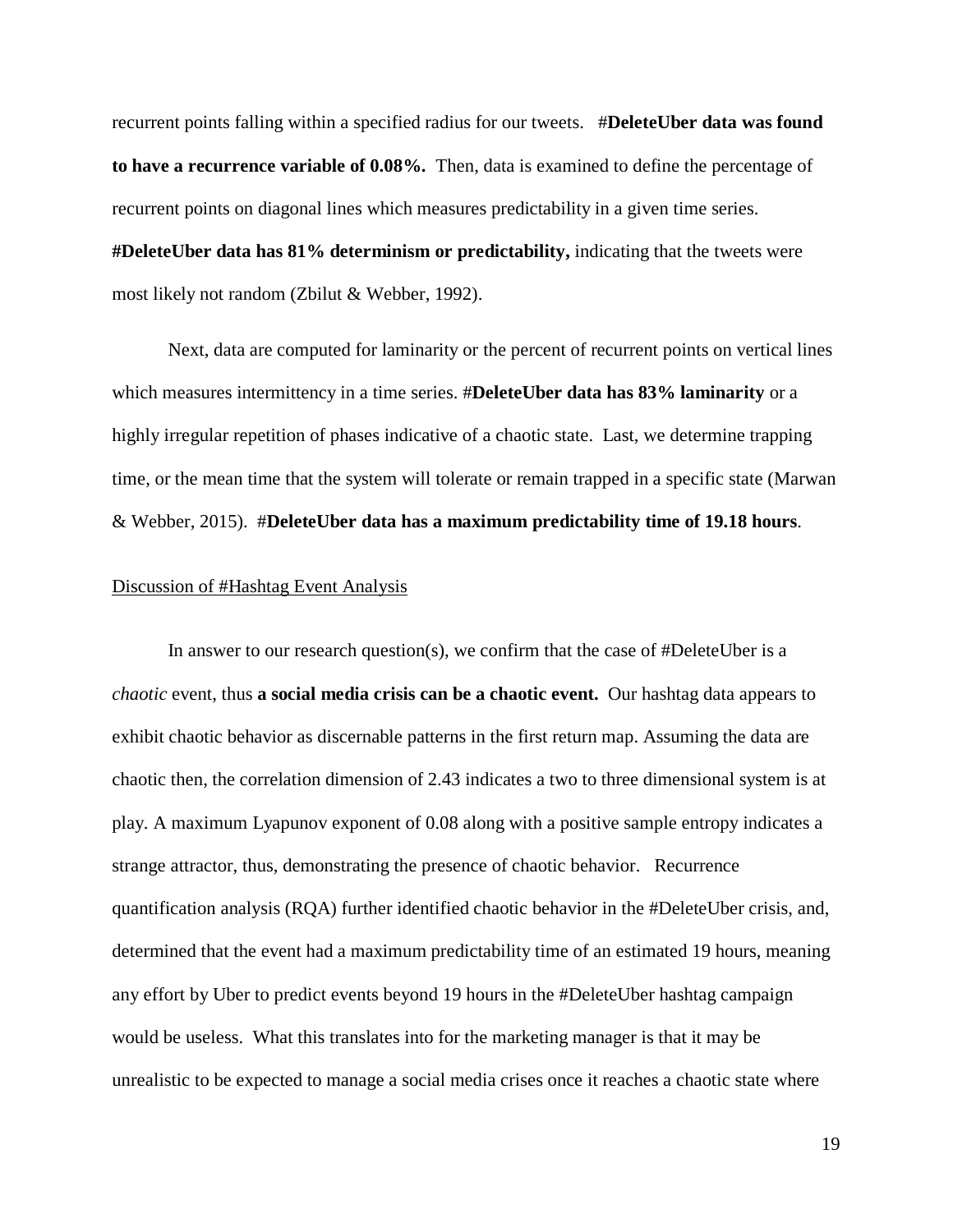bifurcations determine next steps, and strange attractors guide the crisis back to a level of stability, not a practitioner. Once a social media event spirals out of control, Murphy (1996) suggests that a manager, "…allow events to sort themselves out while trying to fit into the emerging aftermath" (p. 106). This may prove to be sound advice for many brands, but, we want to examine if any clues existed in the conversations that would help managers deter rather than clean up future crises. For answers, we look at the unique actors who participated in the #DeleteUber conversation.

#### Analysis of Actors in a Hashtag Event

Now that we know a social media crisis can be *chaotic*, more information about consumers participating in a hashtag crisis like #DeleteUber should be explored in order to develop a meaningful response plan. Adapting McKercher's 1999 chaos in tourism model, we re-examine the #DeleteUber data, focusing on persistent actors with highest frequency of engagement. A variety of actors are present in all social media crisis conversations, and by categorizing their tweeted conversations, it may yield hidden patterns.

We employ a mixed-method approach that includes qualitative content analysis of tweets to determine patterns of how consumers use *Twitter* to express their anger towards Uber in the #DeleteUber campaign. We determined actor categories by manually reviewing the tweets and profile descriptions of participants who generated at least one percent of mentions, tweets or retweets.

Starting with our sample of 188,810 tweets used for time series analysis, we conducted an advanced *Twitter* search on the platform to determine if this particular hashtag had been used prior to the crisis start date of January 28, 2017. Our search revealed that the hashtag,

20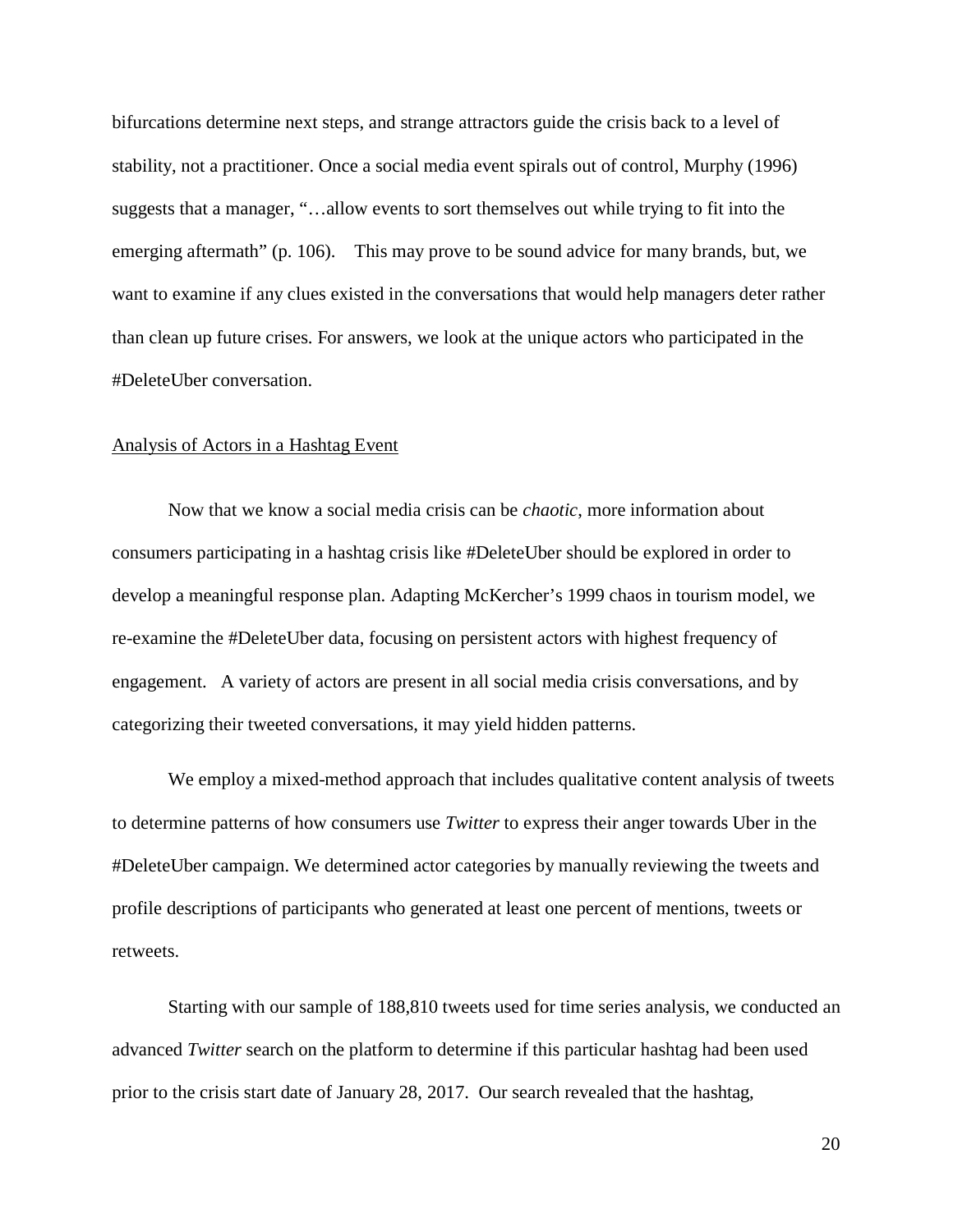#DeleteUber, had been tweeted or retweeted 216 times since the term was first used on May 18, 2016, nearly eight months earlier.

We manually scraped all metadata, including the timestamp information, from each of the 216 tweets into our existing spreadsheet, increasing our total count to 189,026 tweets. With the additional data, we could now review the entirety of the #DeleteUber conversation for possible clues useful in developing crisis prevention guidelines. Although Dan O'Sullivan's tweet using the hashtag #DeleteUber has been credited with sparking the 2017 social media crisis against the brand, the hashtag, in fact, originated with a London cab driver (*Twitter* handle: [@Sammytxj\)](https://twitter.com/Sammytxj) to express his anger about the company's impact on his livelihood.

Next, all non-English, duplicate, and unrelated (e.g. sales spam) tweets were removed leaving a usable sample of 166,979 tweets. From this, we identified 21,611 unique actors, based upon the number of unique *Twitter* identification codes (see Table 2). Every *Twitter* user has a unique numerical identification code. To protect users' privacy, we opted to analyze data based upon the actor's *Twitter* ID rather than by username. After calculating the number of tweets per actor, we then sorted our list from high to low based upon the total number of tweets they posted. Due to time and resource limitations, we chose to focus only on actors whose total number of tweets was one percent or more of the total conversation. This created a reasonable sample of 114 actors for review.

#### Discussion of Actor Analysis Findings

We were surprised to discover that these 114 users tweeted or retweeted a total of 94,317 times, reflecting roughly 56 percent of our sample. Further conversation analysis revealed more surprises. Based upon users' own public *Twitter* biographies, we coded these 114 actors into six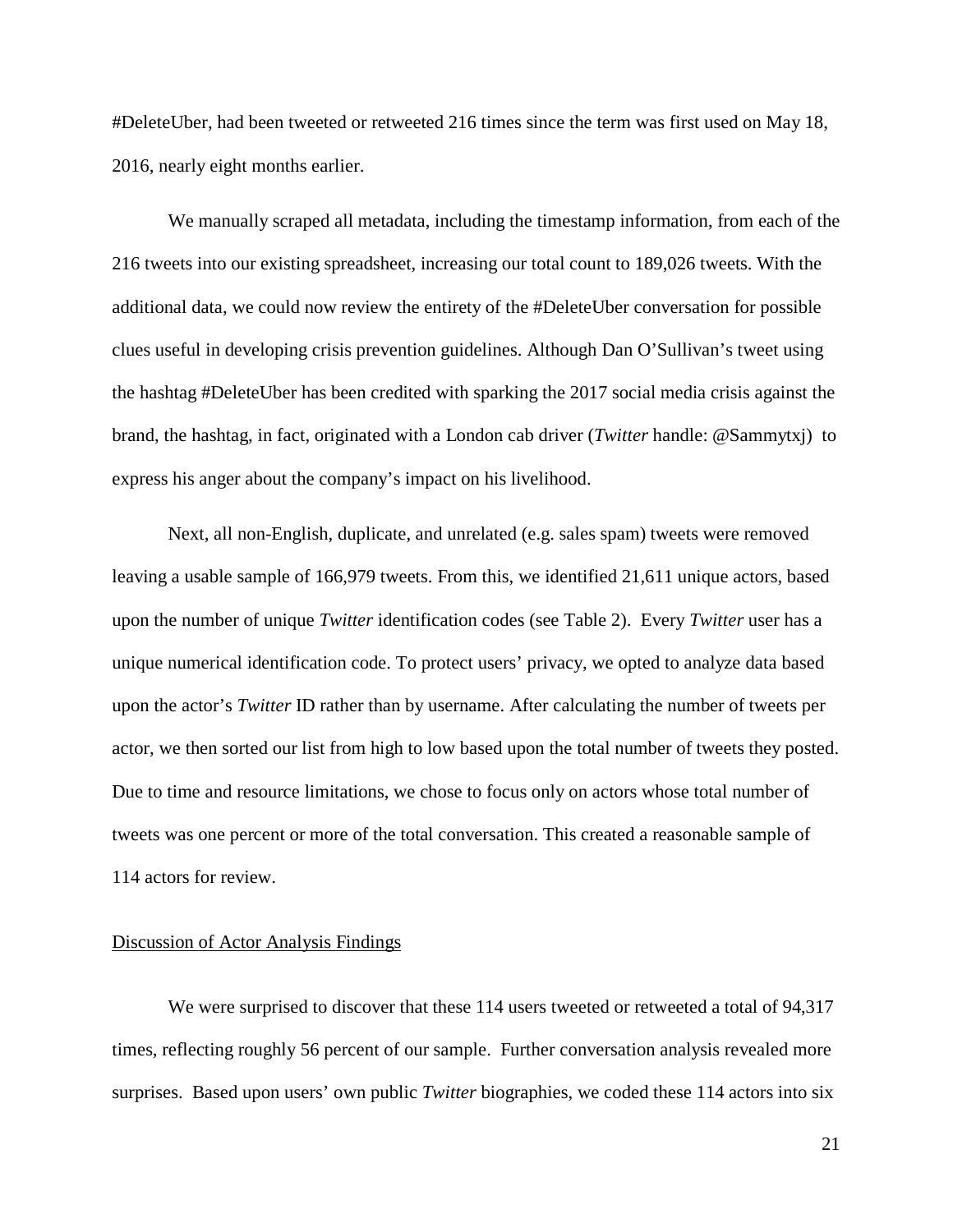distinct categories, shown in Table 2. We categorized the largest number of individual actors, a total of sixty-one, as *Taxi Industry*, those self-identifying as working for or are in support of taxi, cab and limousine companies and/or its employees. It was also possible to determine from the actors' biographies and/or tweets that they reside in one of the following five countries: United States, United Kingdom, Australia, Canada and Spain. In regards to the *Taxi Industry,* ninety-two percent of their tweets were posted by users based outside the United States (see Table 2). When we omit behavioral data from these 114 actors from our sample, we find that the average participant (shown as *Participating Public* on Table 2) tweeted or retweeted an average of 3.38 times. In contrast, the **sixty-one actors representing the taxi industry in our sample, tweeted or retweeted an average of 866 times.**

| <b>Actor</b>               | No of<br><b>Unique</b><br>Actors | Total<br>Tweets | Mean<br><b>Freq</b> | Twitter<br><b>Followers</b> | <b>Tweets -</b><br><b>USA</b> | Tweets -<br><u>UК</u> | Tweets-<br><b>Aust</b> | <b>Tweets-</b><br>Cnd/Spn |
|----------------------------|----------------------------------|-----------------|---------------------|-----------------------------|-------------------------------|-----------------------|------------------------|---------------------------|
| Uber (Brand)               | 3                                | 13712           | 4570.67             | 332.767                     | 13407                         | $\overline{0}$        | $\mathbf{0}$           | 305                       |
| Government Officials       | 4                                | 4234            | 1058.50             | 709,836                     | $\mathbf{0}$                  | 1151                  | 3083                   | $\theta$                  |
| Taxi Industry              | 61                               | 52815           | 865.82              | 36,265                      | 4210                          | 36107                 | 8289                   | 4209                      |
| Competitors                | 4                                | 3132            | 783.00              | 64,624                      | 3132                          | $\overline{0}$        | $\mathbf{0}$           | $\mathbf{0}$              |
| Digital Consumer Activists | 20                               | 10974           | 548.70              | 181.094                     | 5608                          | $\overline{0}$        | 4720                   | 646                       |
| <b>Target Brands</b>       | 3                                | 1529            | 509.67              | 2,113,333                   | 1529                          | $\overline{0}$        | $\mathbf{0}$           | $\theta$                  |
| Media                      | 19                               | 7921            | 495.06              | 9,259,547                   | 7921                          | $\overline{0}$        | $\mathbf{0}$           | $\mathbf{0}$              |
| Participating Public       | 21,497                           | 72,662          | 3.38                | 8,901,056                   |                               |                       |                        |                           |
| <b>Totals</b>              | 21,611                           | 166,979         |                     | 21,598,522                  | 35,807                        | 37,258                | 16,092                 | 5,160                     |

Table 2 identifies unique actors and their behaviors.

As future crisis response guidelines are researched, proposed and presented for managers, it is important for scholars to recognize that a single crisis is comprised of multiple voices and viewpoints. In their typology of digital consumer activism, Legocki and Walker (2017) referred to this group of small, irate and persistent actors – like those in the taxi industry- using social seeking changes from a brand as *angry activists*. These consumers initiate online petitions, reach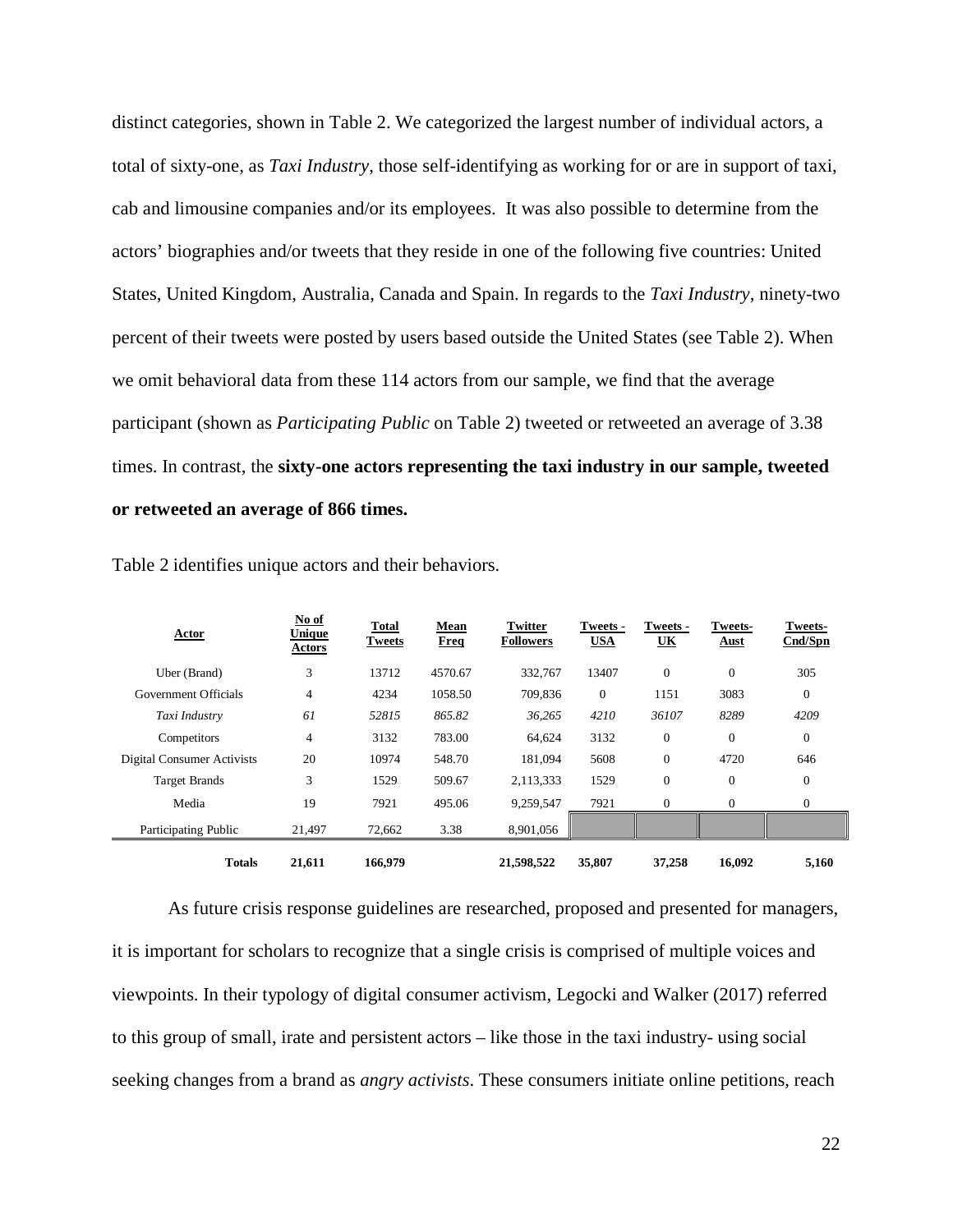out to celebrities for support, and alert news media of a brand's perceived injustice. *Angry activists* typically exhibit the highest posting frequency of any participant in a social media crisis. Acknowledging or working towards a resolution with these actors could help mitigate a crisis or at the very least, dampen its virality. This persistent group made themselves known back in May 2016, months before the crisis sparked. Future research could determine motivating factors for angry activities for further development of crisis prevention guidelines for managers.

#### **Managerial Implications and Limitations**

 The susceptibility of a *chaotic* system, such as a social media crisis, to even small shocks explains why Uber was caught off guard when a seemingly insignificant event sparked a global social media crisis. Further, Uber most likely would not have been able to even recognize, much less control the onset of *chaos*, by employing traditional marketing efforts.

By all industry accounts, the type of global social media crisis experienced by Uber will only increase and intensify against brands. Reporter David Ng explains in his *Los Angeles Times*  articles on consumer activism, "…what distinguishes the campaigns of recent months is the speed at which they propagate across *Twitter* and Facebook, fueled by partisan passions about Trump" (para. 13). In our paper, for example, the taxi industry had been angrily tweeting using the #DeleteUber hashtag for months, but it was only when their anger towards Uber encountered the angry political tweeting protesting the president's executive travel ban, that circumstances were ripe for O'Sullivan's tweet to spark a *chaotic* crisis for the brand. While unknown at this time, researchers should keep an eye on crisis duration, as the #DeleteUber chaos may possibly become the future norm for brands.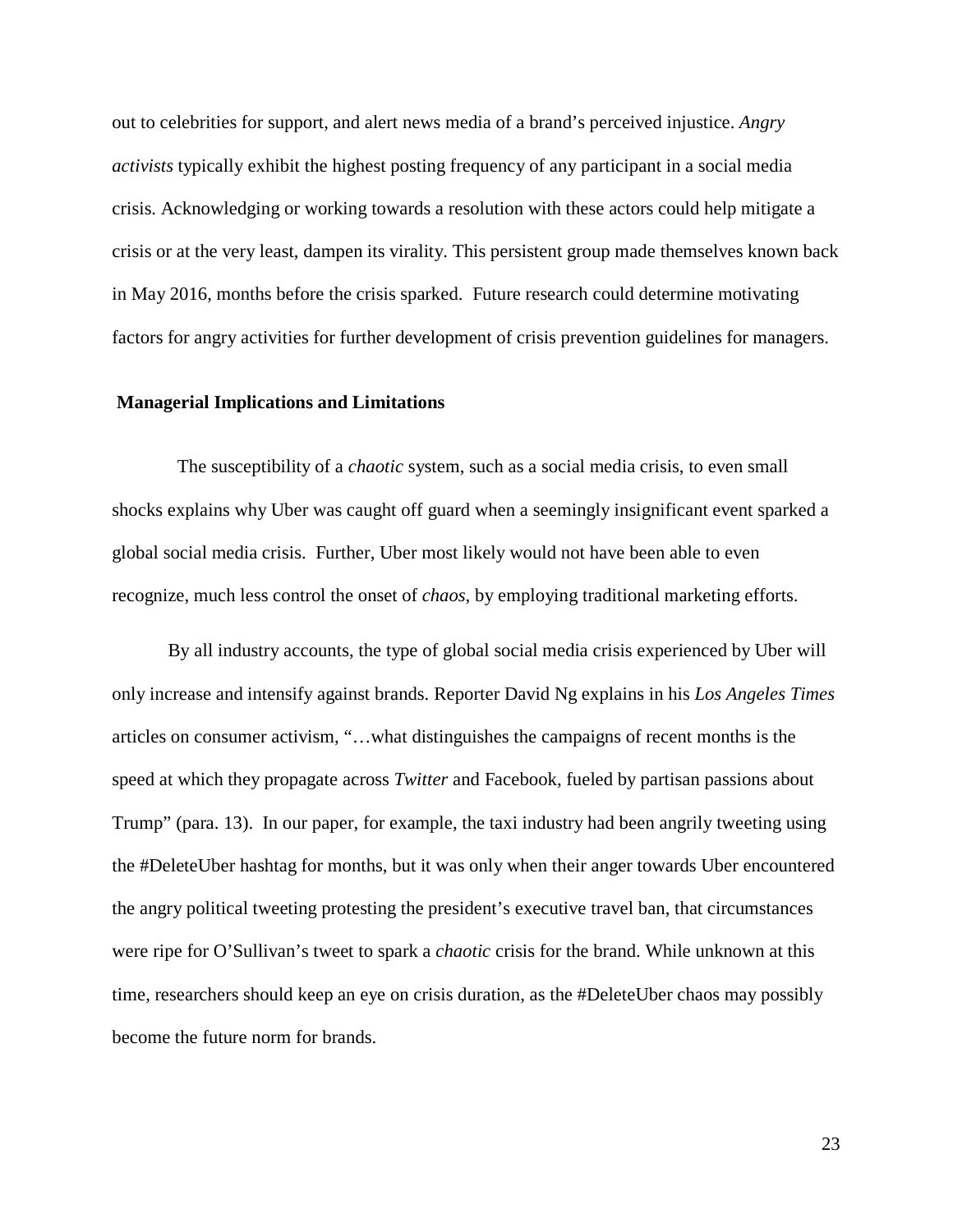We encourage future research to address the gaps and limitations of our paper. It is impossible to offer a more detailed understanding of our findings without similar analysis for comparison. This paper focused on the detailed examination of one event using English language tweets directed towards a primarily United States-based company that was founded less than ten years ago. It may be interesting for future studies to conduct analysis of crises events where the majority of the *Twitter* conversation is not in the English language; against brands not headquartered in the United States; involving older, iconic companies and brands; and, reflecting additional political viewpoints, such as pro-Trump activism targeting brands. Chaos theory may further be proven to be a useful model for understanding fast-paced, unpredictable events.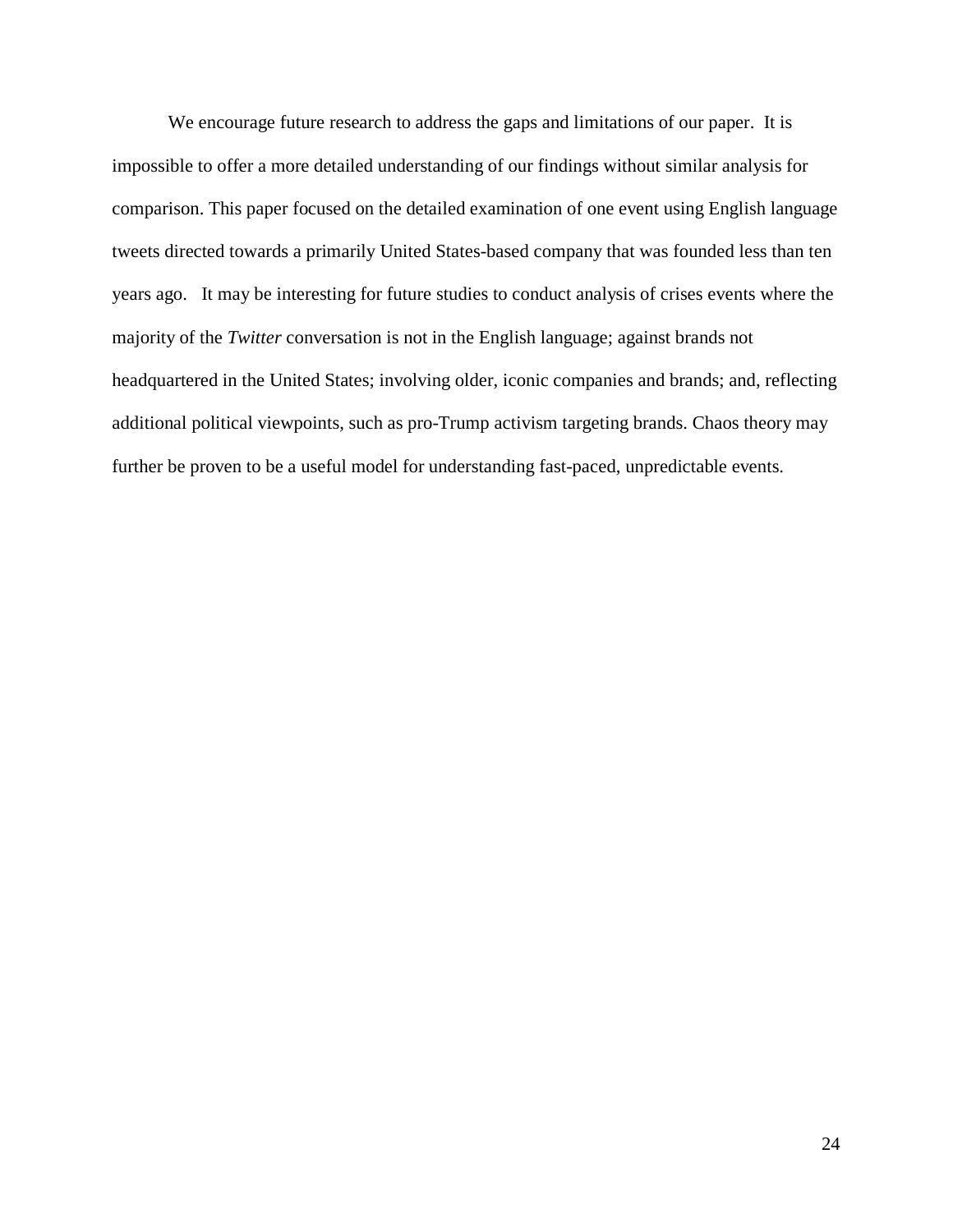#### **References**

- Agnew, A. (2014, May 2). Spotlight on *Firebell*: our social media crisis simulator [Blog]. Retrieved http://webershandwickseattle.com/2014/05/spotlight-on-firebell-our-socialmedia-crisis-simulator/
- Boss, J. (2017, June 8). Uber's problem isn't culture, it's this. *Forbes*. Retrieved https://www.forbes.com/sites/jeffboss/2017/06/08/Ubers-problem-isnt-culture-itsthis/#2f95be1f2dc8
- Bro\_Pair. (2017, January, 28). congrats to @Uber\_NYC on breaking a strike to profit off of refugees being consigned to Hell. eat shit and die [Tweet]. Retrieved from https://twitter.com/bro\_pair/status/825518408682860544?lang=en
- Brown, T. A. (1996a). Measuring chaos using the Lyapunov exponent. *Chaos Theory in the Social Science,* 53-66.
- Brown, T. A. (1996b). Nonlinear politics. *Chaos theory in the social sciences*, 119-137.
- Bruns, A., & Burgess, J. (2015). *Twitter* hashtags from ad hoc to calculated publics. *Hashtag publics: The power and politics of discursive networks*, 13-28.
- Cision US, Inc. (2016, May 11). Top List Blog: Top 10 US daily newspapers [Blog]. Retrieved http://www.cision.com/us/2014/06/top-10-us-daily-newspapers/
- Claeys, A. S., & Cauberghe, V. (2014). What makes crisis response strategies work? The impact of crisis involvement and message framing. *Journal of Business Research*, 67(2), 182- 189.
- Coombs, W. T., & Holladay, J. S. (2012). The paracrisis: The challenges created by publicly managing crisis prevention. *Public Relations Review*, *38*(3), 408-415.
- Doherty, N., & Delener, N. (2001). Chaos theory: Marketing & management implications. *Journal of Marketing Theory and Practice*, *9*(4), 66-75.
- Dugan, I.J., & Bensinger, G. (2017, April 4). Uber self-driving program hits another pothole. *The Wall Street Journal.* Retrieved https://www.wsj.com/articles/uber-self-driving-programhits-another-pothole-1491211802
- Dwoskin, E. (2017, May 17). Judge asks federal prosecutors to investigate Uber in trade secret case. *The Washington Post.* Retrieved https://www.washingtonpost.com/news/theswitch/wp/2017/05/12/judge-asks-federal-prosecutors-to-investigate-uber-in-trade-secretcase/?utm\_term=.09e5c5519e54
- Earl, P. E. (2012). Experiential analysis of automotive consumption. *Journal of Business Research*, *65*(7), 1067-1072.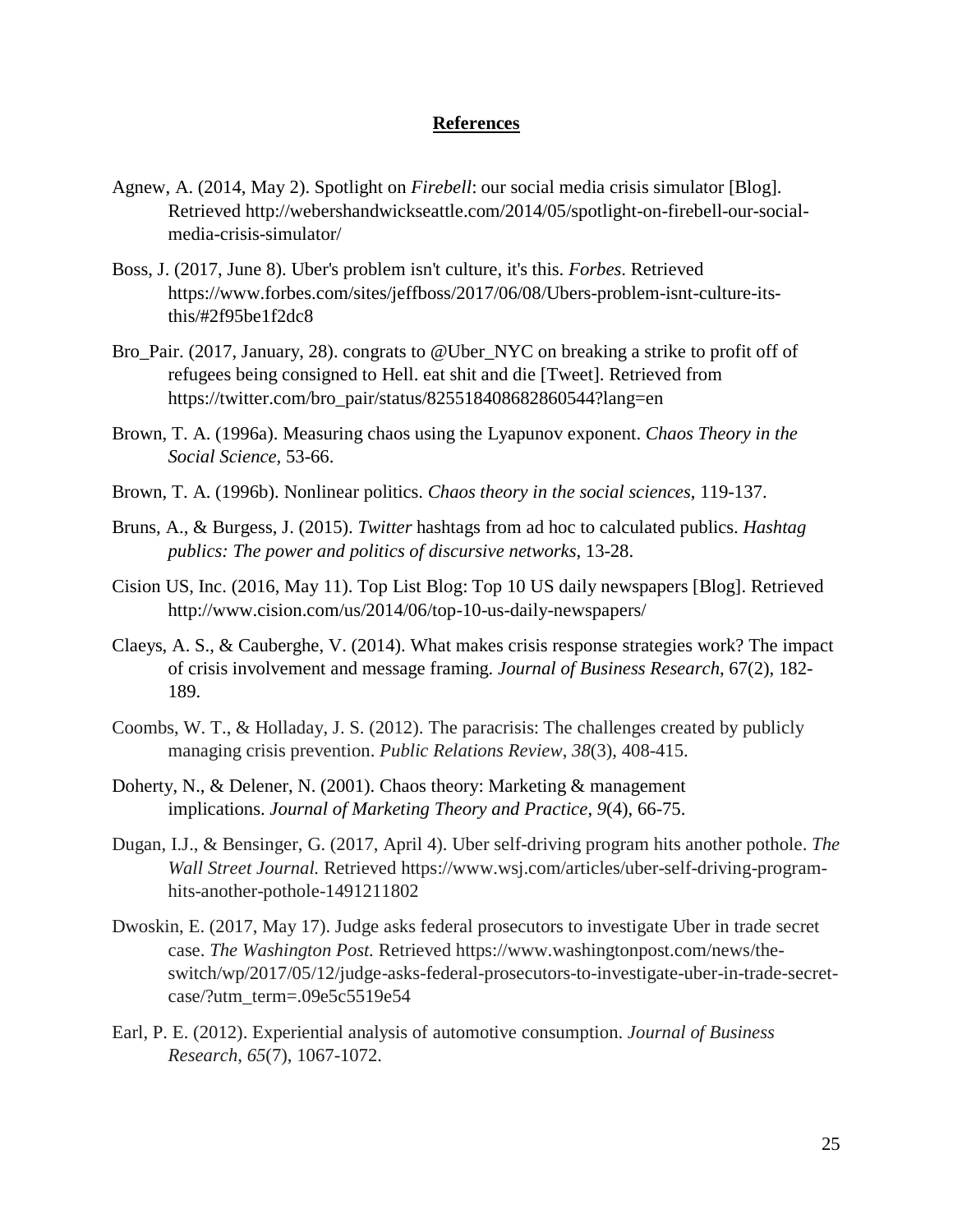- Faulkner, B., & Vikulov, S. (2001). Katherine, washed out one day, back on track the next: a post-mortem of a tourism disaster. *Tourism Management,* 22(4), 331-344.
- Fung, B. (2017, May 5). From #DeleteUber to 'Hell': a short history of Uber's recent struggles. *The Washington Post.* Retrieved https://www.washingtonpost.com/news/theswitch/wp/2017/04/18/from-deleteUber-to-hell-a-short-history-of-Ubers-recentstruggles/?utm\_term=.821ba148dcff
- Grappi, S., Romani, S., & Bagozzi, R. P. (2013). Consumer response to corporate irresponsible behavior: Moral emotions and virtues. *Journal of Business Research*, *66*(10), 1814-1821.
- Grégoire, Y., Laufer, D., & Tripp, T. M. (2010). A comprehensive model of customer direct and indirect revenge: understanding the effects of perceived greed and customer power. *Journal of the Academy of Marketing Science*, *38*(6), 738-758.
- Hawksey, M. (2014). Need a better *Twitter* Archiving Google Sheet? TAGS v6.0 is here! [Blog post]. Retrieved from https://mashe.hawksey.info/2014/10/need-a-better-twitterarchiving-google-sheet-tags-v6-0-is-here/.
- Hennig-Thurau, T., Gwinner, K. P., Walsh, G., & Gremler, D. D. (2004). Electronic word-ofmouth via consumer-opinion platforms: what motivates consumers to articulate themselves on the internet?. *Journal of Interactive Marketing*, *18*(1), 38-52.
- Hibbert, B., & Wilkinson, I. F. (1994). Chaos theory and the dynamics of marketing systems. *Journal of the Academy of Marketing Science*, *22*(3), 218-233.
- Horsley, S. J. (2014). The method in their madness: chaos, communication, and the DC snipers. *Journal of Communication Management*, *18*(3), 295-318.
- Isaac, M. (2017, January 31). What You Need to Know About #DeleteUber. *The New York Times.* Retrieved https://www.nytimes.com/2017/01/31/business/delete-uber.html
- Kähr, A., Nyffenegger, B., Krohmer, H., & Hoyer, W. D. (2016). When hostile consumers wreak havoc on your brand: The phenomenon of consumer brand sabotage. *Journal of Marketing,* 80(3), 25-41.
- Kalanick, T. (2017, February 28). A profound apology [Blog]. Retrieved https://newsroom.Uber.com/a-profound-apology/
- Kantz, H., & Schreiber, T. (2004). *Nonlinear time series analysis* (Vol. 7). Cambridge University Press.
- Kaplan, A. M., & Haenlein, M. (2011). Two hearts in three-quarter time: How to waltz the social media/viral marketing dance. *Business Horizons*, *54*(3), 253-263.
- Kellert, S. H. (1994). *In the wake of chaos: Unpredictable order in dynamical systems.*  University of Chicago press.
- Kiel, L. D., & Elliott, E. W. (1996). *Chaos theory in the social sciences: Foundations and applications.* University of Michigan Press.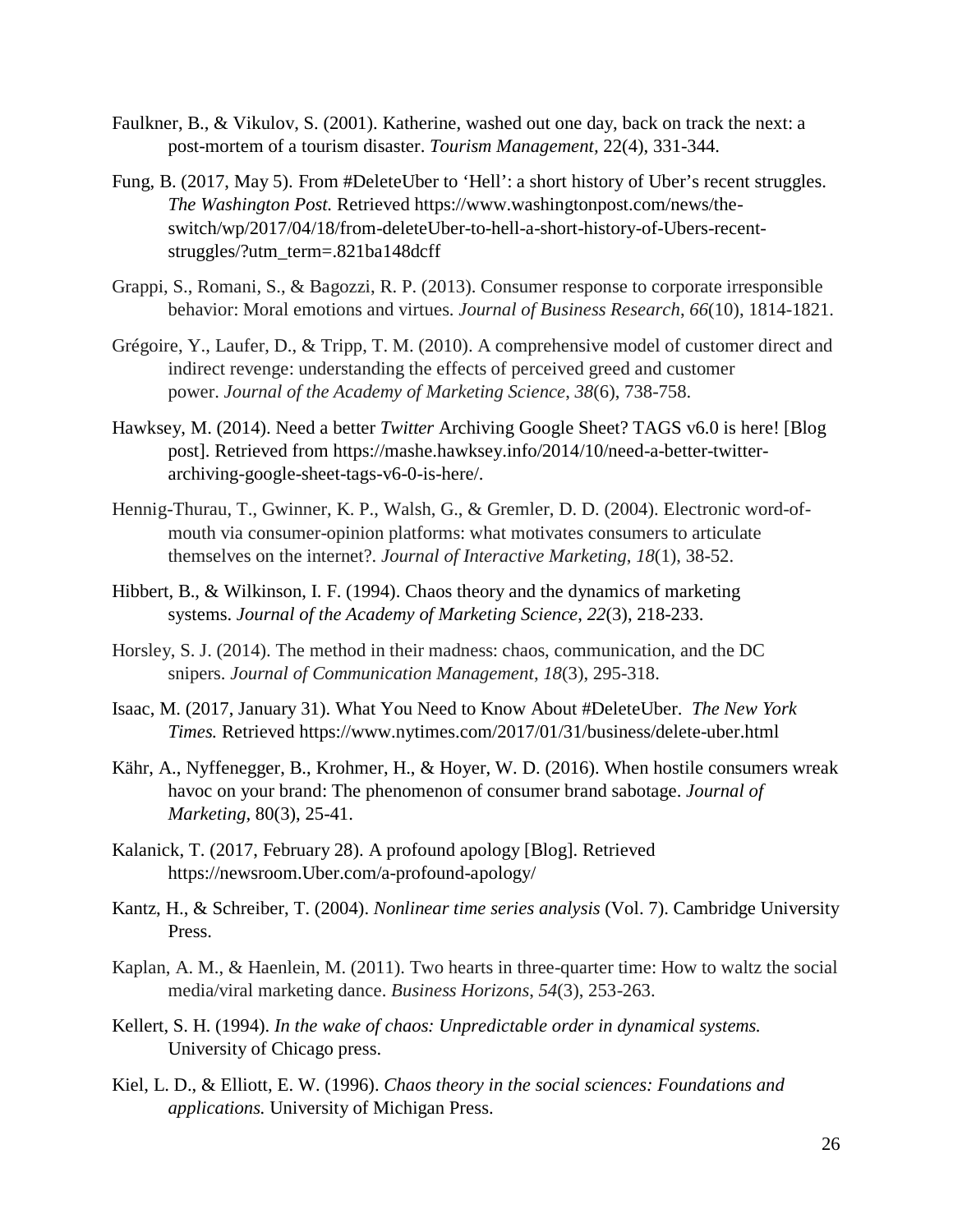- Legocki, K., & Walker, K. (2017, February 19). Angry Consumers as Digital Consumer Activists: Starting Fires or Fanning Flames?. Paper presented at *AMA Winter Educator's Conference*, Orlando, FL, and (Special Session Track)
- Liu, H., Hussain, F., Tan, C. L., & Dash, M. (2002). Discretization: An enabling technique. *Data Mining and Knowledge Discovery*, *6*(4), 393-423.
- Marwan, N., & Webber Jr, C. L. (2015). Mathematical and computational foundations of recurrence quantifications. In *Recurrence Quantification Analysis* (pp. 3-43). Springer International Publishing.
- McKercher, B. (1999). A chaos approach to tourism. *Tourism Management,* 20(4), 425-434.
- McQuade, A. (2017, April 20). Uber apologizes for chaos at SunTrust Park. *WXIA, 11 Alive NBC,* Atlanta, GA. Retrieved http://www.11alive.com/sports/Uber-apologizes-for-chaosat-suntrust-park/432777922
- Murphy, P. (1996). Chaos theory as a model for managing issues and crises. *Public relations review*, *22*(2), 95-113.
- New York Post. (2017, March 2). Lyft sees big opportunity with chaos at Uber. *New York Post.* Retrieved http://nypost.com/2017/03/02/lyft-sees-big-opportunity-with-chaos-at-Uber/
- Ng, D. (2017, June 13). Advertisers are in the hot seat as activists both for and against Trump call for boycotts*. Los Angeles Times.* Retrieved http://www.latimes.com/business/hollywood/la-fi-ct-advertiser-boycotts-20170610 story.html
- Paraskevas, A. (2006). Crisis management or crisis response system? A complexity science approach to organizational crises. *Management Decision*, *44*(7), 892-907.
- Pfeffer, J., Zorbach, T., & Carley, K. M. (2014). Understanding online firestorms: Negative word-of-mouth dynamics in social media networks. *Journal of Marketing Communications*, *20*(1-2), 117-128.
- Rauschnabel, P. A., Kammerlander, N., & Ivens, B. S. (2016). Collaborative brand attacks in social media: exploring the antecedents, characteristics, and consequences of a new form of brand crises. *Journal of Marketing Theory and Practice*, *24*(4), 381-410.
- Richman, J. S., Lake, D. E., & Moorman, J. R. (2004). Sample entropy. *Methods in enzymology,*  384, 172-184.
- Scheiber, N. (2017, May 23). Uber to repay millions to drivers, who could be owed far more. *The New York Times.* Retrieved https://www.nytimes.com/2017/05/23/business/economy/uber-drivers-tax.html
- Seeger, M. W. (2002). Chaos and crisis: Propositions for a general theory of crisis communication. *Public Relations Review*, *28*(4), 329-337.